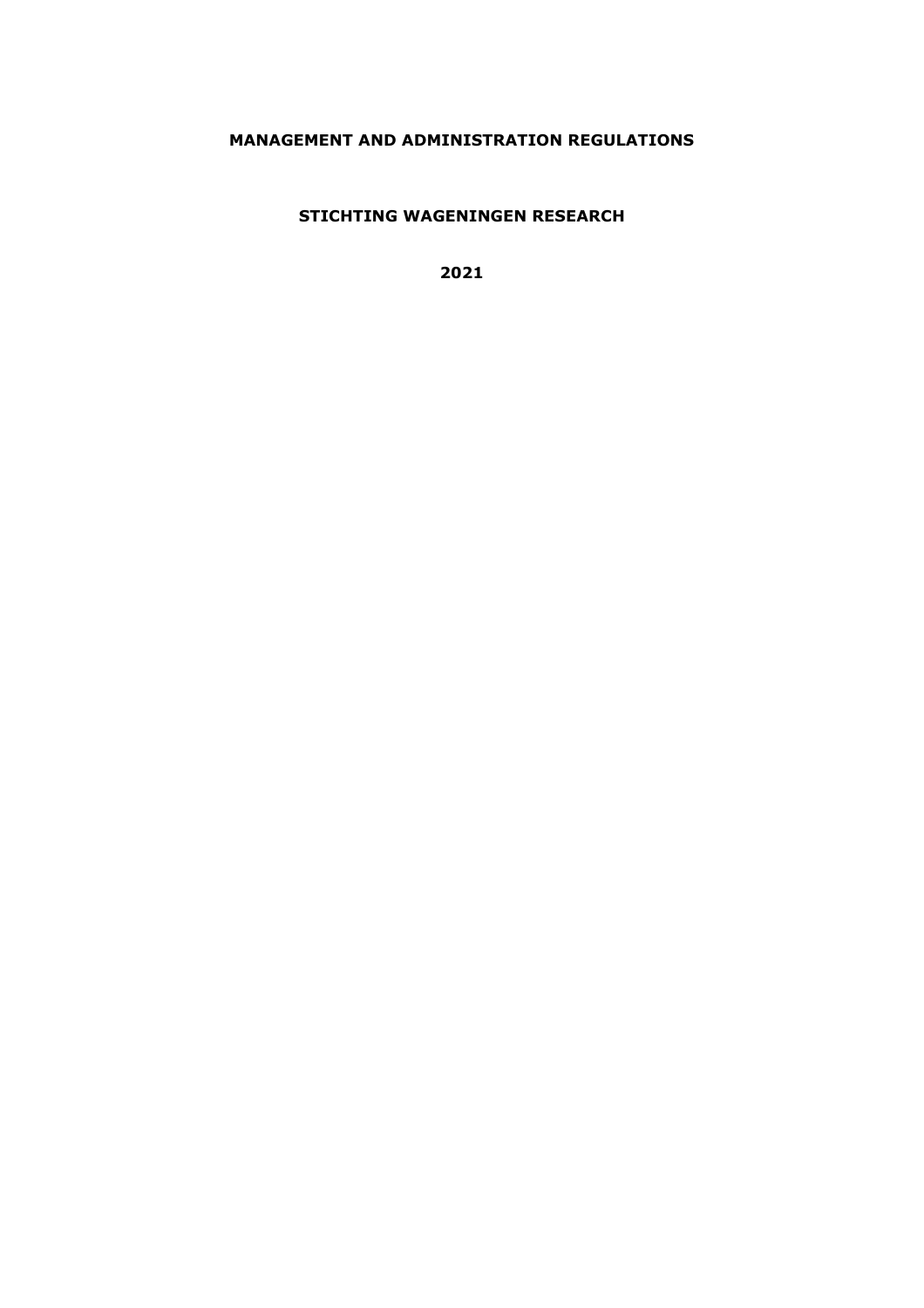| <b>CONTENTS</b> |
|-----------------|
|-----------------|

| <b>CONTENTS</b>     |                                 |                                                                                         | Page     |
|---------------------|---------------------------------|-----------------------------------------------------------------------------------------|----------|
| <b>INTRODUCTION</b> |                                 |                                                                                         | 4        |
| <b>Chapter 1</b>    | <b>Definitions</b><br>Article 1 | Definitions                                                                             | 4        |
| <b>Chapter 2</b>    |                                 | <b>Executive Board and Supervisory Board</b>                                            |          |
|                     | Article 2                       | Objective of the Foundation                                                             | 5        |
|                     | Article 3                       | <b>Foundation Board:</b>                                                                |          |
|                     | Article 4                       | composition, appointment and dismissal<br>Tasks and competencies of the Executive Board | 5<br>6   |
|                     | Article 5                       | Supervisory Board                                                                       | 8        |
|                     | Article 6                       | Tasks and competencies of the Supervisory Board                                         | 9        |
| <b>Chapter 3</b>    |                                 | Management and structure of the research institutes                                     |          |
|                     | Article 7                       | Research institutes of the Foundation                                                   | 11       |
|                     | Article 8                       | Staff of the research institutes                                                        | 11       |
|                     | Article 9                       | Management Board                                                                        | 11       |
|                     | Article 10                      | Tasks and competencies of the                                                           |          |
|                     |                                 | Management Board                                                                        | 11       |
| <b>Chapter 4</b>    |                                 | <b>Wageningen Research Holding B.V.</b>                                                 |          |
|                     | Article 11                      | Objective of Wageningen Research Holding B.V.                                           | 13       |
|                     | Article 12                      | Board of Wageningen Research Holding B.V.                                               | 13       |
|                     | Article 13                      | Contribution to Wageningen Research Holding B.V.14                                      |          |
|                     | Article 14                      | <b>Staff</b>                                                                            | 14       |
| <b>Chapter 5</b>    |                                 | <b>Wageningen University &amp; Research</b>                                             |          |
|                     | Article 15                      | Partnership between Wageningen University                                               |          |
|                     |                                 | and Stichting Wageningen Research                                                       | 15       |
|                     | Article 16                      | Sciences groups of Wageningen University &                                              |          |
|                     | Article 17                      | Research<br><b>Board of Directors</b>                                                   | 15<br>15 |
|                     |                                 |                                                                                         |          |
| <b>Chapter 6</b>    | sciences groups                 | Research institutes of the Foundation to be distinguished from                          |          |
|                     | Article 18                      | Other research institutes of the Foundation                                             | 17       |
| <b>Chapter 7</b>    |                                 | <b>Statutory Research Tasks</b>                                                         |          |
|                     | Article 19                      | <b>Statutory Research Tasks</b>                                                         | 18       |
|                     | Article 20                      | Organisation of Statutory Research Tasks                                                | 18       |
|                     | Article 21                      | <b>WOT units</b>                                                                        | 19       |
| <b>Chapter 8</b>    |                                 | <b>Management of the Foundation</b>                                                     |          |
|                     | Article 22                      | Definition of management                                                                | 20       |
|                     | Article 23                      | Granting of authorisation                                                               | 20       |
|                     | Article 24<br>Article 25        | Management units<br>Centralised management units                                        | 20<br>20 |
|                     | Article 26                      | Appointment of directors                                                                | 21       |
|                     | Article 27                      | Policy implementation                                                                   | 21       |
|                     | Article 28                      | Management plan                                                                         | 21       |
|                     | Article 29                      | Management of resources                                                                 | 21       |
|                     | Article 30                      | Substitution scheme                                                                     | 21       |
|                     | Article 31                      | Deviating circumstances                                                                 | 22       |
|                     |                                 |                                                                                         |          |

| <b>Chapter 9</b> | <b>Participational structure</b> |  |
|------------------|----------------------------------|--|
|------------------|----------------------------------|--|

|  | Article 32 Enterprises | 23 |
|--|------------------------|----|
|--|------------------------|----|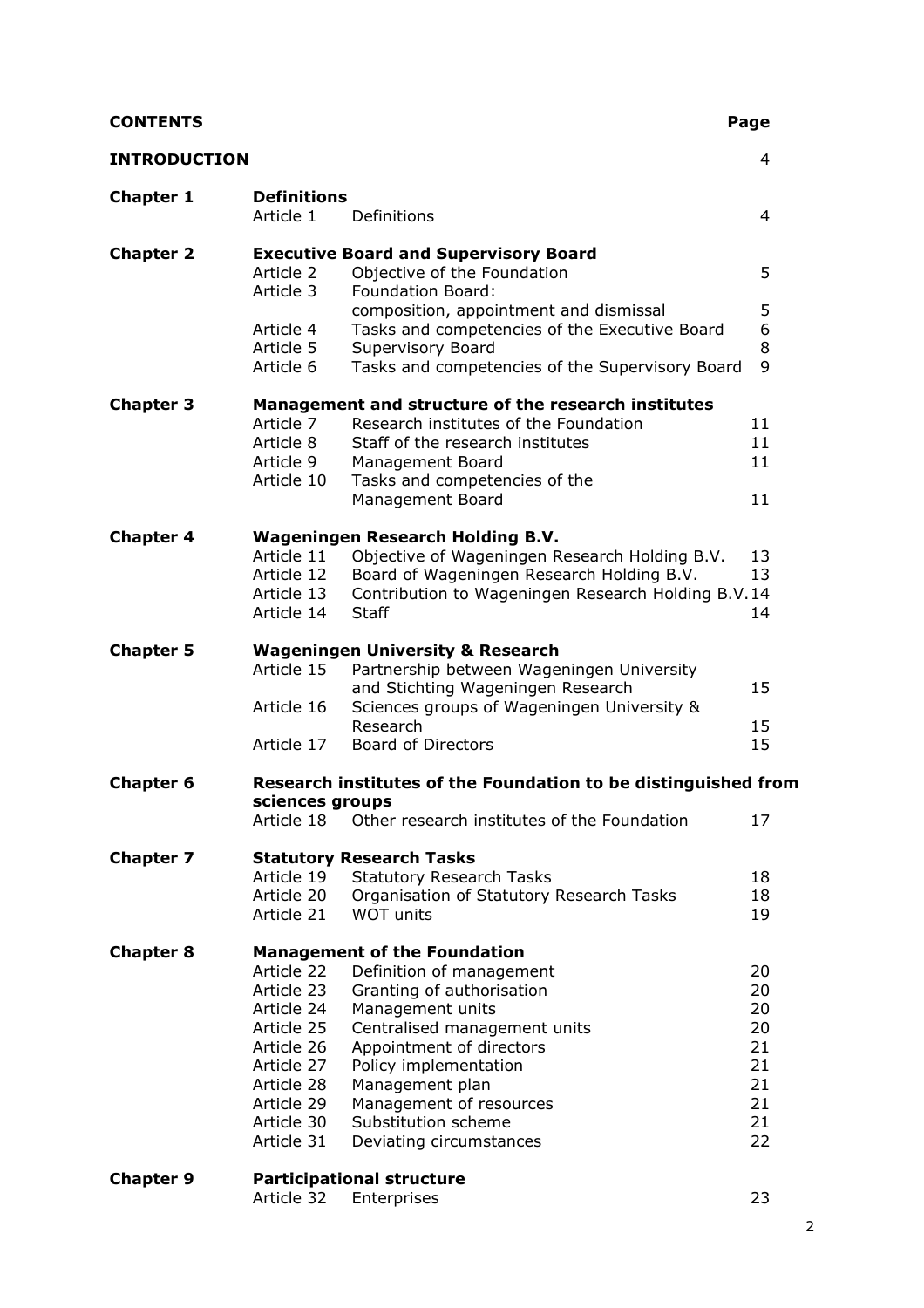|                   | Article 34                                           | Article 33 Works councils<br><b>Central Works Council</b>                                                                                                                                                  | 23<br>23             |  |
|-------------------|------------------------------------------------------|------------------------------------------------------------------------------------------------------------------------------------------------------------------------------------------------------------|----------------------|--|
| <b>Chapter 10</b> | <b>Management investigation</b>                      |                                                                                                                                                                                                            |                      |  |
|                   |                                                      | Article 35 Investigation                                                                                                                                                                                   | 24                   |  |
| <b>Chapter 11</b> | Article 36<br>Article 37<br>Article 38<br>Article 39 | Internal supervision; scientific integrity<br>Internal audit process; internal auditor<br>Compliance officer<br>Data Protection Officer (FG)<br>Complaint regarding a violation of scientific<br>integrity | 25<br>25<br>25<br>26 |  |
| <b>Chapter 12</b> | <b>Final provisions</b><br>Article 41                | Article 40 Adoption and approval of regulations<br>Official title                                                                                                                                          | 27<br>27             |  |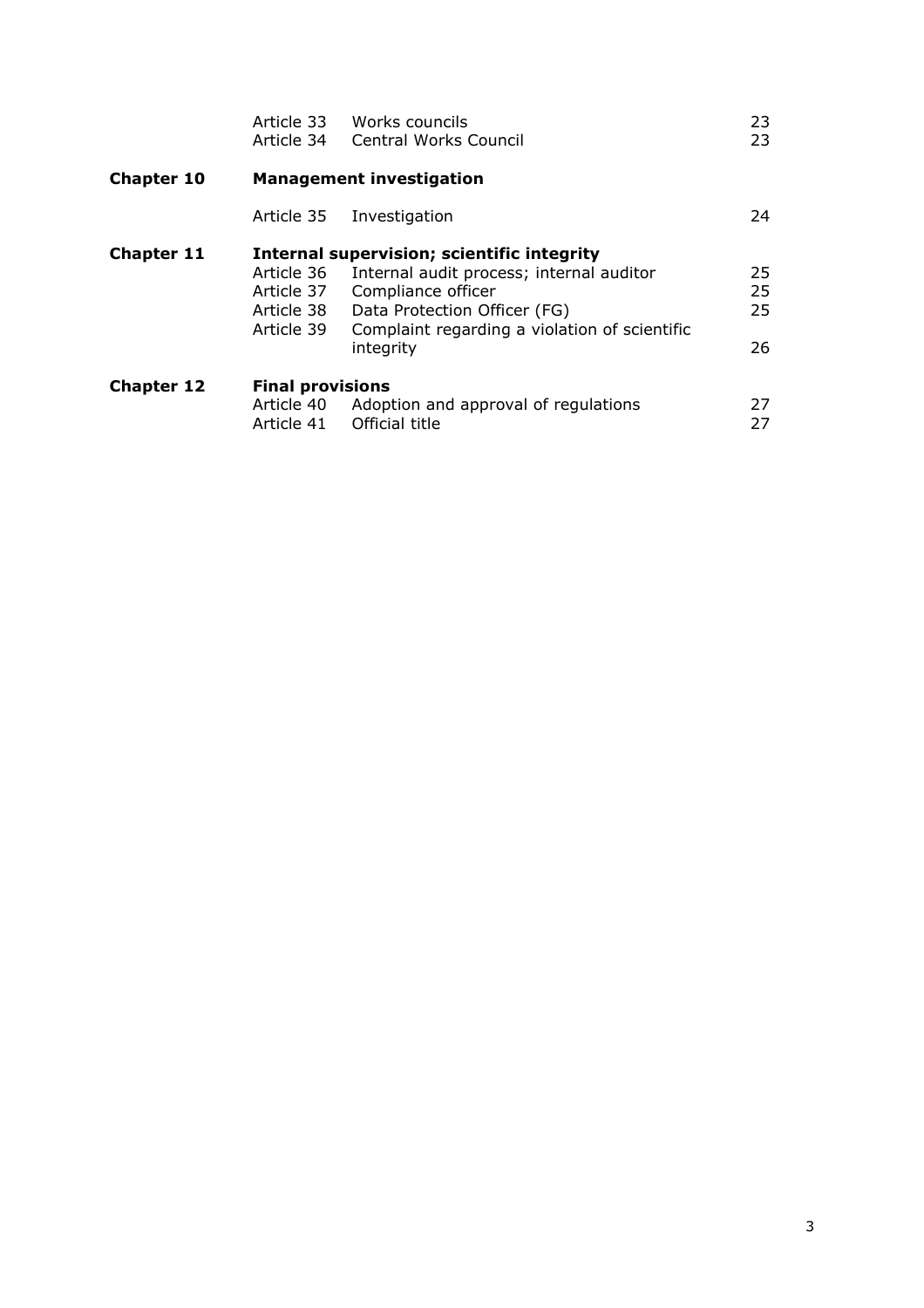# **INTRODUCTION**

These Management and Administration Regulations stem from Article 9 of the Bylaws of the foundation Stichting Wageningen Research and have been established for the regulation of the administration, management, and structure of Stichting Wageningen Research. These Management and Administration Regulations determine, inter alia, which Executive Board decisions require the approval of the Supervisory Board, or the written approval of the Minister, as determined in the Bylaws of Stichting Wageningen Research.

Stichting Wageningen Research is part of a "personal union" with the public legal entity Wageningen University (see Article 4 of the Bylaws of Stichting Wageningen Research). Stichting Wageningen Research and Wageningen University cooperate under the name Wageningen University & Research. As a result, the members of the Executive Board and the members of the Supervisory Board of Wageningen University also form the Executive Board and Supervisory Board of Stichting Wageningen Research, respectively.

# **Chapter 1 DEFINITIONS**

#### Article 1. Definitions

In these regulations, the following definitions apply.

| <b>BBR-WR</b> | the 2021 Management and Administration Regulations of Stichting         |
|---------------|-------------------------------------------------------------------------|
|               | Wageningen Research, as established by the Supervisory Board;           |
| BBR-WU        | the Management and Administration Regulations of Wageningen University, |
|               | as last established by the Executive Board;                             |
| Minister      | Ministry of Economic Affairs and Climate;                               |
| <b>Bylaws</b> | The Bylaws of the Foundation;                                           |
| Foundation    | Stichting Wageningen Research, having its statutory seat in Wageningen; |
| <b>WHW</b>    | the Higher Education and Research Act (1992), Stb. 593;                 |
| <b>WOR</b>    | Works Councils Act (WOR), 1971, Stb. 54.                                |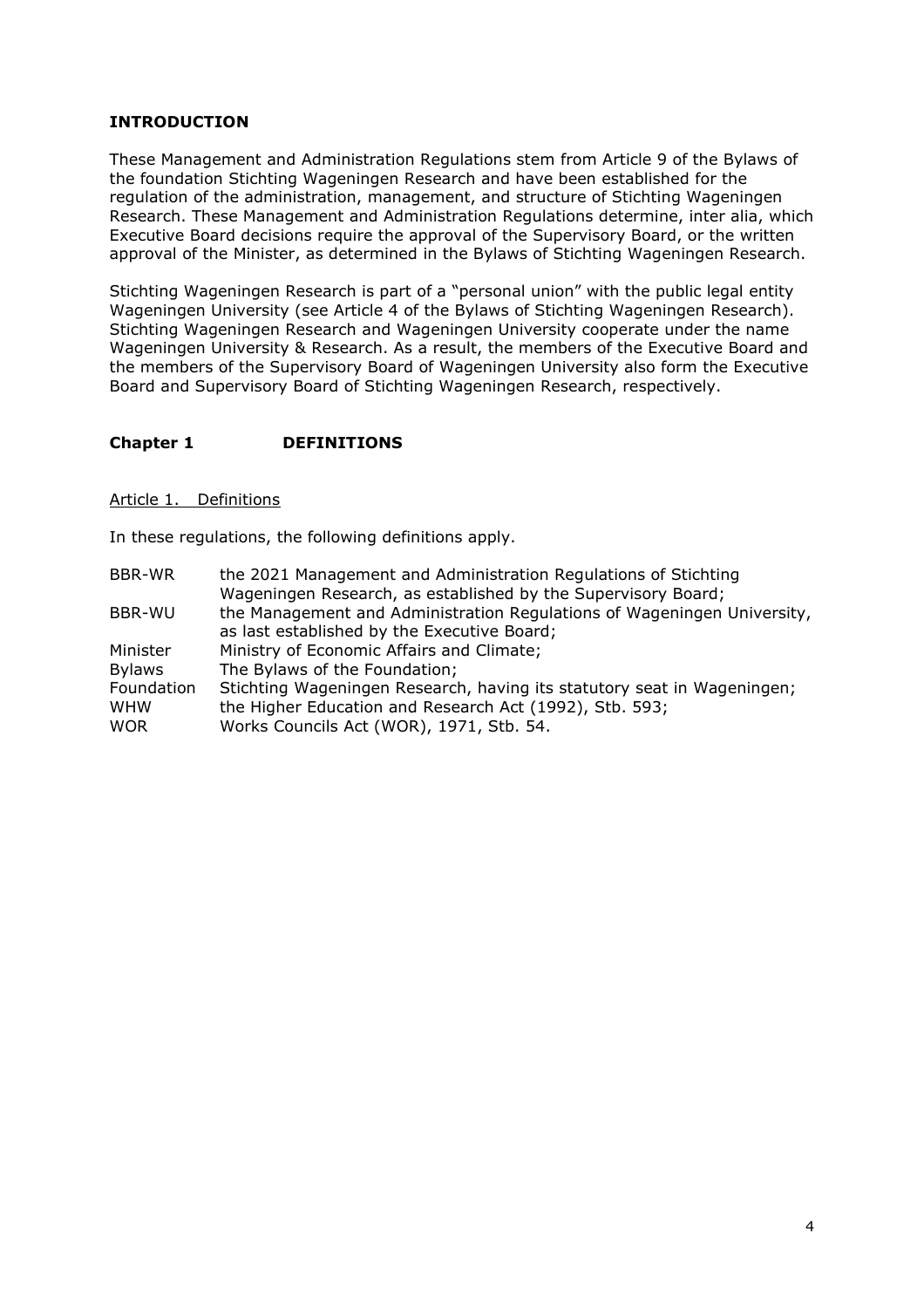# **Chapter 2 EXECUTIVE BOARD AND SUPERVISORY BOARD**

Article 2. Objective of the Foundation (see Article 2 Bylaws)

- 1. The Foundation's objective is to work toward the general good by contributing to the research domain of food and living environment, within which can be distinguished:
	- a. The core area "Food, feed and biobased production", which concerns the sustainable production and processing of food, feed and biobased products, international food chains and networks, food safety, and health aspects of nutrition;
	- b. The core area "Natural resources and living environment", which concerns nature, landscape, land use, water management, sea, natural resources, and biodiversity;
	- c. The core area "Society and well-being", which concerns human behaviour in regard to food and living environment, lifestyle and perceptions, but also institutions, governance, markets, supply chains, and social innovation.

Through the expertise in these core areas, a contribution is made to current societal problems such as climate change, the world food problem, the development of a biobased economy, and human and animal health through fundamental, strategic, and applied research and related advice, training, and other forms of knowledge transfer.

- 2. The Foundation seeks to achieve this objective by:
	- a. offering advice and performing research, or commissioning a third party to do so, at its own initiative or after consultation with, in agreement with, or commissioned by the national government, local government bodies, and businesses, including all relevant sectors, social groups, NGOs, and individuals, both nationally and internationally, which are connected to the preceding core areas in the broadest sense;
	- b. the founding of, participation in, granting of services to and the management of companies and businesses which are connected to the preceding core areas in the broadest sense;
	- c. transferring research and studies, as described in paragraph 1, and making it accessible through – inter alia – information, advice, and value creation, as well as guiding and supporting third parties in the application of the results;
	- d. with regard to research, as described under paragraph 1, collaborating with businesses and other research institutions, particularly with Wageningen University.
	- e. contributing to the coordination of research in the Netherlands and to international collaboration in this field; and
	- f. providing products and/or services connected with the research, as described under paragraph 1 of this article.
- 3. The Foundation is non-profit.

Article 3. Foundation Board: composition, appointment, and dismissal (see Articles 5 and 7.4 of the Bylaws)

1. The Foundation Board consists of three members. The Foundation Board and the directors of the Foundation can also be referred to as the Executive Board and the members of the Executive Board, respectively. Only natural persons can be members of the Executive Board. The membership of the Executive Board is incompatible with the membership of the Supervisory Board.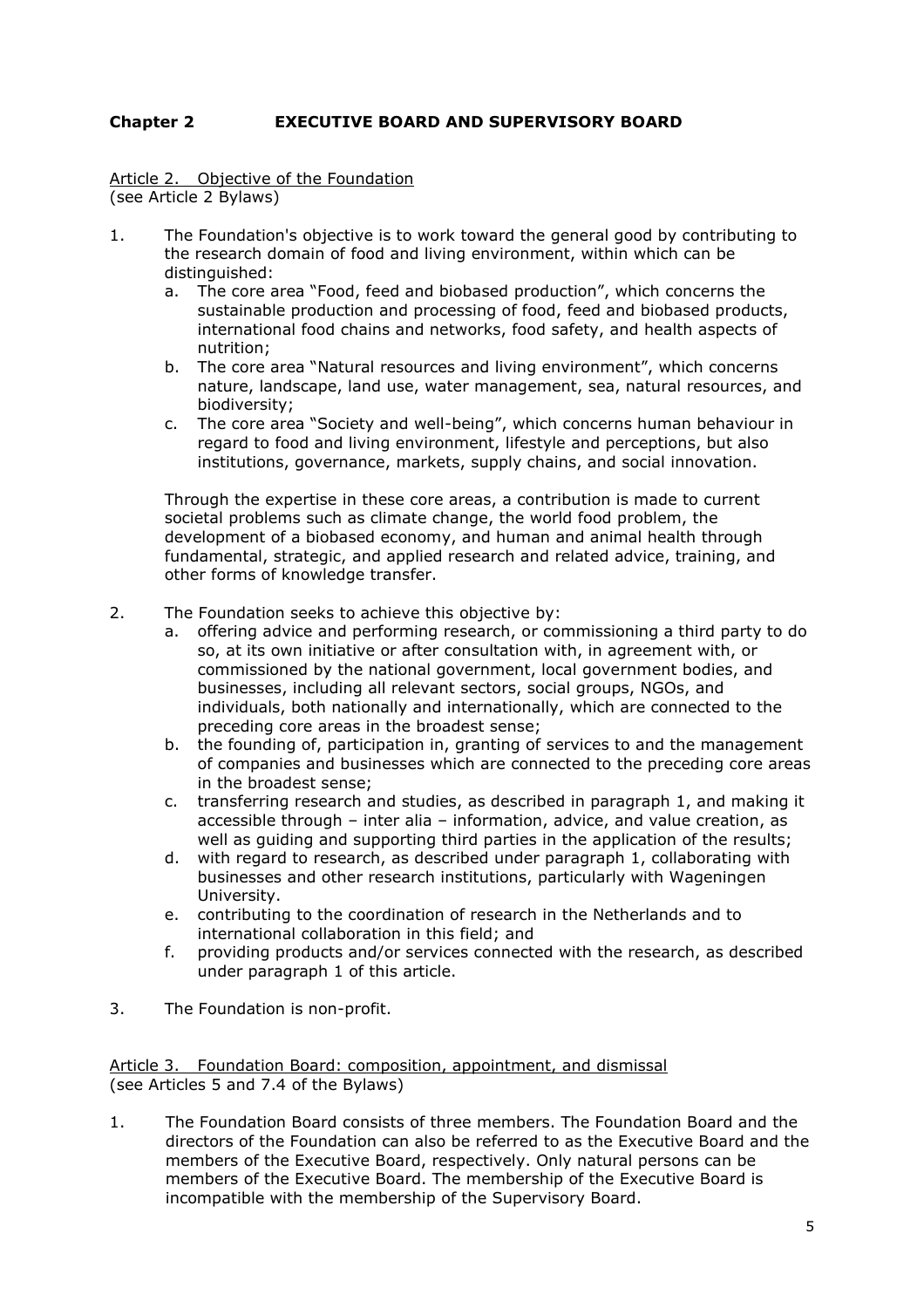- 2. The members of the Executive Board are appointed, suspended and dismissed by the Supervisory Board.
- 3. Members of the Executive Board are appointed for a period up to four years. A member of the Executive Board can be consecutively reappointed for periods up to four years upon careful assessment of that member's performance. In making an Executive Board appointment, as much consideration as possible must be given to allocating the seats evenly amongst men and women. Appointing members of the Executive Board is done on the basis of a public nomination profile that has been made public beforehand. The Supervisory Board will hold a hearing with the WR portion of the Central Works Council (as specified in the WOR and described in further detail in Article 34 BBR-WR) of the Foundation prior to establishing a nomination profile.
- 4. The President of the Executive Board is selected from among its members and is appointed by the Supervisory Board.
- 5. The Supervisory Board establishes the employment conditions of the members of the Executive Board.
- 6. Prior to deciding on the appointment or dismissal of a member of the Executive Board, the Supervisory Board will hold a confidential hearing with the Central Works Council of the Foundation regarding the proposed decision for appointment or dismissal. The hearing will be held on a date that will enable it to substantially influence the decision-making.
- 7. Given the personal union between the Foundation and Wageningen University, the members of the Executive Board of the Foundation are also the members of the Executive Board of Wageningen University. With regard to the intention to appoint, dismiss, or suspend, the applicable articles from the Higher Education and Research Act (WHW) and the BBR-WU must be taken into consideration in addition to the provisions from the Bylaws and the BBR-WR. $<sup>1</sup>$  The Supervisory</sup> Board will establish an appointment protocol for these purposes, which details the individual steps to be taken.
- 8. If the Executive Board consists of less than the required number of members, it retains its powers. In the event all members of the Executive Board are absent or unable to act, its duties will temporarily be transferred to the Supervisory Board. In the event of a conflict of interest between the Foundation and one or all members of the Executive Board, the power of representation will temporarily be vested in the Supervisory Board as a whole or one or more of the members elected from their number.

Article 4. Tasks and competencies of the Executive Board (see Articles 6, 10, 12.2, 12.5, 15.1, 16.1, 17.2-3 of the Bylaws)

1. The Executive Board is charged with managing the Foundation and has all the duties and powers which are not granted to others under or pursuant to the Bylaws. In carrying out its duties, the Executive Board will focus on the interest and objective of the Foundation and in doing so, will also take the interests of Wageningen University into account as much as it possible, given the personal union. The Executive Board supervises compliance with the Code for Good

 $1$  The relevant articles from the WHW regarding appointment and dismissal of Executive Board members are: 9.3 paragraph 2, 9.33a paragraph 3, 9.35 under a and b.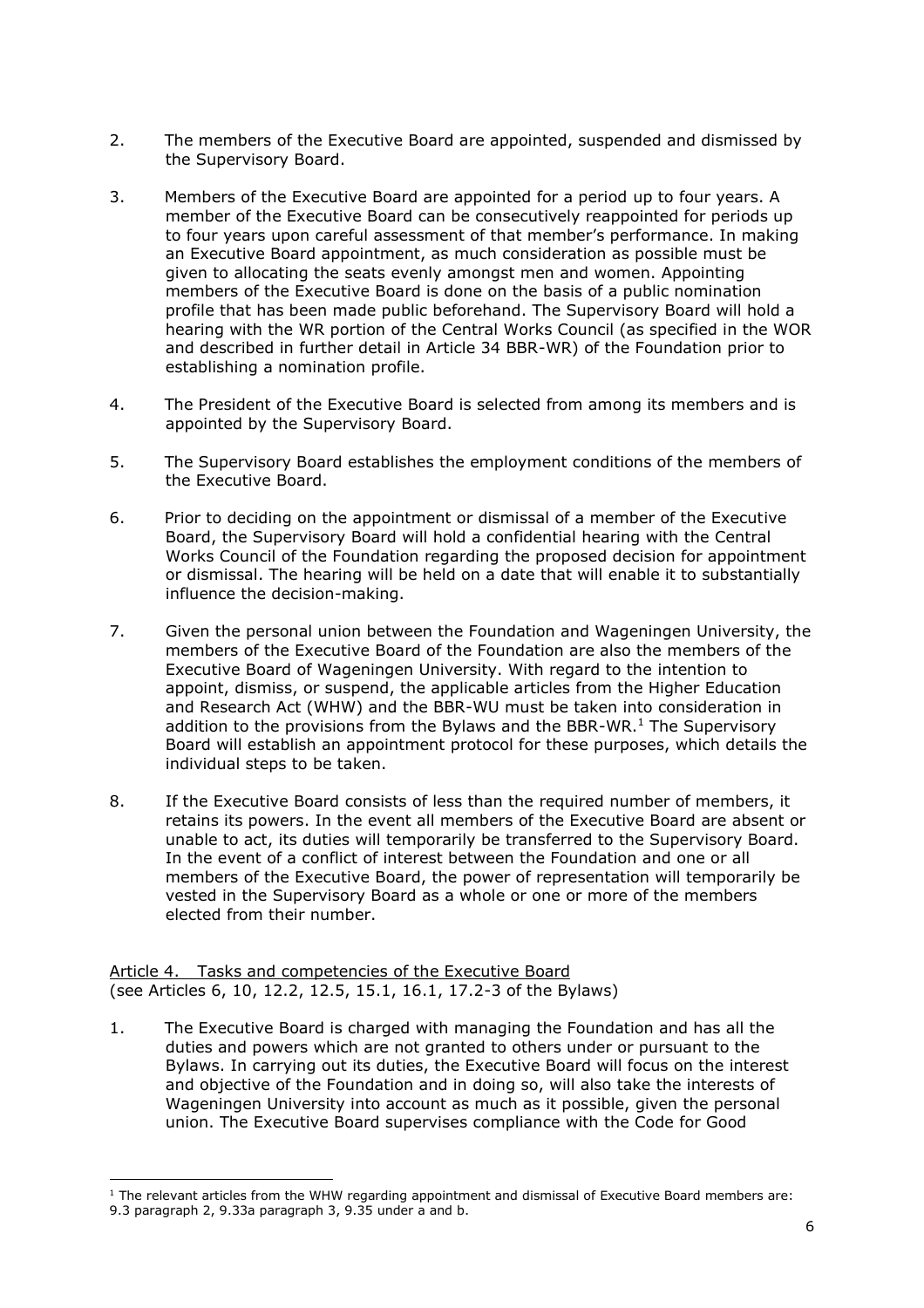Governance in Dutch Universities – as applied at Wageningen University & Research.

- 2. The Executive Board will establish a strategic plan at least once every four years after receiving prior written approval from the Supervisory Board and the Minister. The strategic plan will be formulated based on objectives to be realised over the medium and long term, and on the outlines of the policy for the Foundation to follow in order to achieve these objectives. It will describe the areas, directions, nature, and quality level of the performance expected from the Foundation as well as the financial, staff-related, material, and organisational conditions which must be satisfied to meet these objectives.
- 3. Each year, before the end of the current year, the Executive Board will present a budget for the subsequent calendar year to the Supervisory Board for approval.
- 4. The Executive Board will have the scientific quality of the research (or parts thereof) assessed by an independent commission of external (international) experts, in such a way that WR's complete research field is subjected to such assessment at least every five years.
- 5. The annual report, consisting of the annual financial accounts, the administrative report, and other information will be recorded by the Executive Board during a meeting to be held within five months of the end of the financial year and all Executive Board members will sign these to indicate their agreement. In the process, the Executive Board will also provide general insight into the implemented policy, the efficiency of its work methods, and the treasury activities of the previous financial year. The annual report will be sent to the Supervisory Board for approval within a month of being established, accompanied by a report and declaration from the auditor who has been charged by the Supervisory Board with the task of reviewing the annual accounts.
- 6. The Executive Board is authorised to enter into agreements regarding the acquisition, disposal, and encumbrance of registered property in accordance with the provision in paragraph 6 of BBR-WR.
- 7. The Executive Board is authorised to enter into agreements in which the Foundation binds itself as a guarantor or as a co-debtor, guarantees the performance of the obligations of another party, or provides security for the debts of a third party with due observance of the provision in paragraph 6 of the BBR-WR.
- 8. A decision to enter into agreements as specified in paragraph 4 and paragraph 5 is subject to prior *written approval from the Supervisory Board* if the resulting obligation exceeds an amount of EUR 5,000,000 (five million euros).

The authority to enter into contracts for the acquisition, disposal, and encumbrance of registered property is also subject to the written approval of the Minister, if and to the extent that the potential obligation exceeds 10% (ten per cent) of equity capital as recorded in the most recently established annual accounts prior to the decision.

9. The Executive Board is authorised to provide loans to Wageningen University under the existing partnership between Wageningen University and Wageningen Research. Decisions for these purposes are subject to the prior *written approval of the Supervisory Board* and, if the amount of the obligation exceeds 10% (ten per cent) of the equity capital as recorded in the most recently established annual accounts prior to the decision, it is also subject to the *written approval of the Minister*.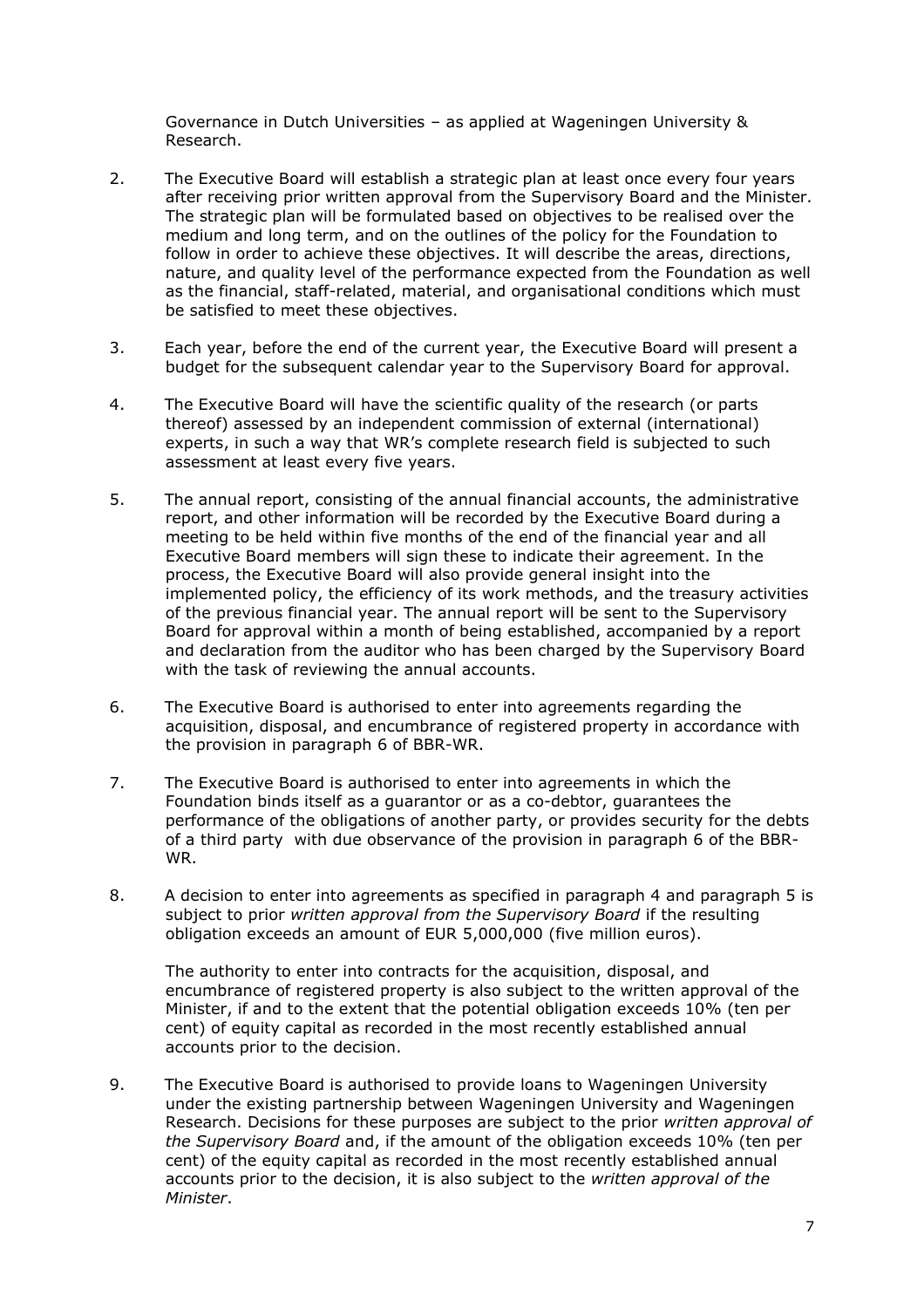- 10. The Executive Board requires prior approval from the Supervisory Board for decisions regarding:
	- a. establishing strategic plans;
	- b. establishing the budget;<br>c. the following investment
	- the following investments and divestments:
		- 1. investments that exceed an amount of EUR 5,000,000 (five million euros);
		- 2. divestments for which the book value or estimate sales value exceeds an amount of EUR 5,000,000 (five million euros);
		- 3. investments other than those made in education, research, and knowledge valorisation;
		- 4. investments that are not in line with the strategic plan.
	- d. concluding lease agreements that exceed an amount of EUR 5,000,000 (five million euros);
	- e. creating advisory councils and establishing regulations for them; and
	- f. declaration of bankruptcy and requesting suspension of payment from the Foundation.
- 11. The Executive Board will in good time provide the Supervisory Board with all information required to perform its duties and exercise its authority as well as any insights into the affairs of the Foundation that any member of the Supervisory Board requests.
- 12. Executive Board meetings are not public.

Article 5. Supervisory Board (see Articles 11 and 13 of the Bylaws)

- 1. The Supervisory Board consists of at least three and no more than seven natural persons, including the Chair of the Supervisory Board. The membership of the Supervisory Board is incompatible with the membership of the Executive Board. The Supervisory Board has as balanced a composition as possible with regard to persons who are or who have been connected to the domains specified in Article 2.1 of the BBR-WR, research, education or the business community.
- 2. The Chair and the other members of the Supervisory Board will be appointed by the Minister at the recommendation of the Supervisory Board.
- 3. Appointing members of the Supervisory Board is done on the basis of a public nomination profile that has been made public beforehand. The Supervisory Board will hold a hearing with (the WR portion of) the Central Works Council (as specified in the WOR and described in further detail in Article 34 BBR-WR) prior to establishing a nomination profile.
- 4. When appointing members, one member must be appointed who is particularly trusted by the Central Works Council of the Foundation. This member is the same person who will fulfil the comparable position in the Supervisory Board of Wageningen University, as based on the existing personal union as specified in Article 3.7 of the BBR-WR.
- 5. Members are appointed for no more than four years. Members of the Supervisory Board can only be reappointed once. The Supervisory Board will select a Vice Chair from its members who will exercise the authority of the Chair in his/her absence.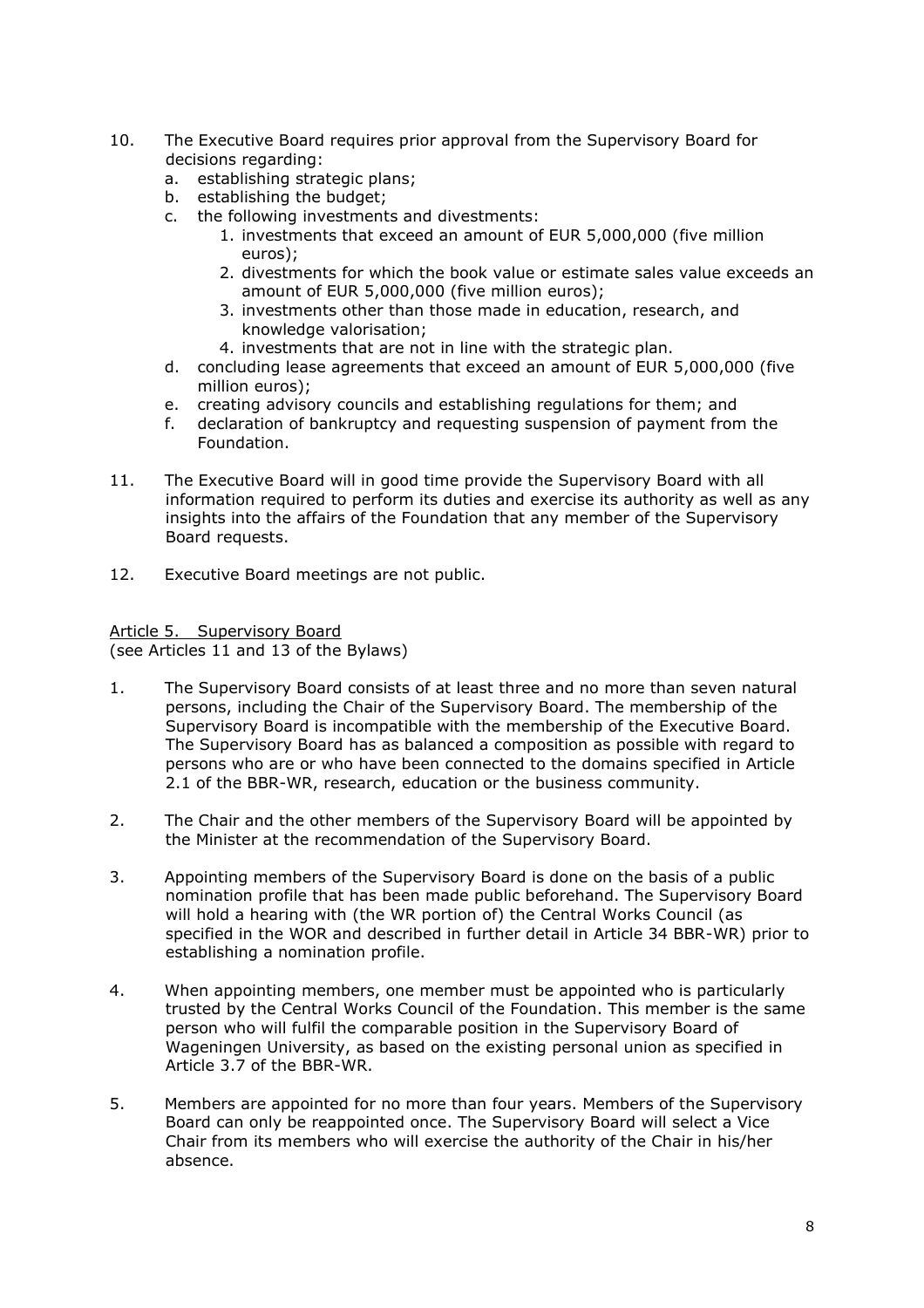6. Given the personal union between the Foundation and Wageningen University, the members of the Supervisory Board of the Foundation are also the members of the Supervisory Board of Wageningen University. With regard to the intention to appoint, suspend, or dismiss, the relevant articles from the Higher Education and Research Act (WHW) and the BBR-WU must be taken into consideration in addition to the provisions from the Bylaws and the BBR-WR.<sup>2</sup> The Supervisory Board will establish an appointment protocol for these purposes, which details the individual steps to be taken.

Article 6. Tasks and competencies of the Supervisory Board (see Articles 5.3-5.6, 6.5, 6.7, 9, 10, 12.1, 12.4, 12.5, 18.1-3, and 19.1-2 of the Bylaws)

- 1. The Supervisory Board monitors the policy conducted by the Executive Board and the general course of affairs of the Foundation (including the supervision of the proper execution and quality of statutory research tasks as specified in Article 20.2 of this BBR-WR) and provides advice to the Executive Board. In carrying out these duties, the Supervisory Board will focus on the interests and objective of the Foundation and in doing so, will also take the interests of Wageningen University into account as much as possible, given the personal union.
- 2. The Supervisory Board has the following competencies:
	- a. appointment, suspension, and dismissal of members of the Executive Board;
		- b. appointing the President of the Executive Board from the members of the Executive Board;
		- c. establishing the employment conditions of the members of the Executive Board;
		- d. designating the auditor who will review the annual accounts of the Foundation;
		- e. establishing the Management and Administration Regulations for governing the management, administration, and structure of the Foundation;
		- f. supervision of compliance with the Code for Good Governance in Dutch Universities – as applied at Wageningen University & Research.
		- g. making decisions to change the Bylaws of the Foundation after receiving written approval from the Minister;
		- h. making decisions for mergers or demerger in the sense of Book 2 title 7 of the Dutch Civil Code after receiving written approval from the Minister;
		- i. making decisions to dissolve the Foundation after receiving written approval from the Minister.
- 3. Each year, the Executive Board will present general research outlines and a budget for the subsequent calendar year to the Supervisory Board for approval before the end of the current year.
- 4. The Supervisory Board is authorised to provide prior approval for decisions from the Executive Board regarding:
	- a. establishing strategic plans;
	- b. establishing the budget;
	- c. the following investments and divestments:
		- i. investments that exceed an amount of EUR 5,000,000 (five million euros);
		- ii. divestments for which the book value or estimate sales value exceeds an amount of EUR 5,000,000 (five million euros);
		- iii. investments other than those made in education, research, and knowledge valorisation;
		- iv. investments that are not in line with the strategic plan.

 $2$  The relevant articles from the WHW with regard to appointing and dismissing members of the Supervisory Board are Articles 9.7, 9.33a paragraph 3 b, and 9.35 of the WHW.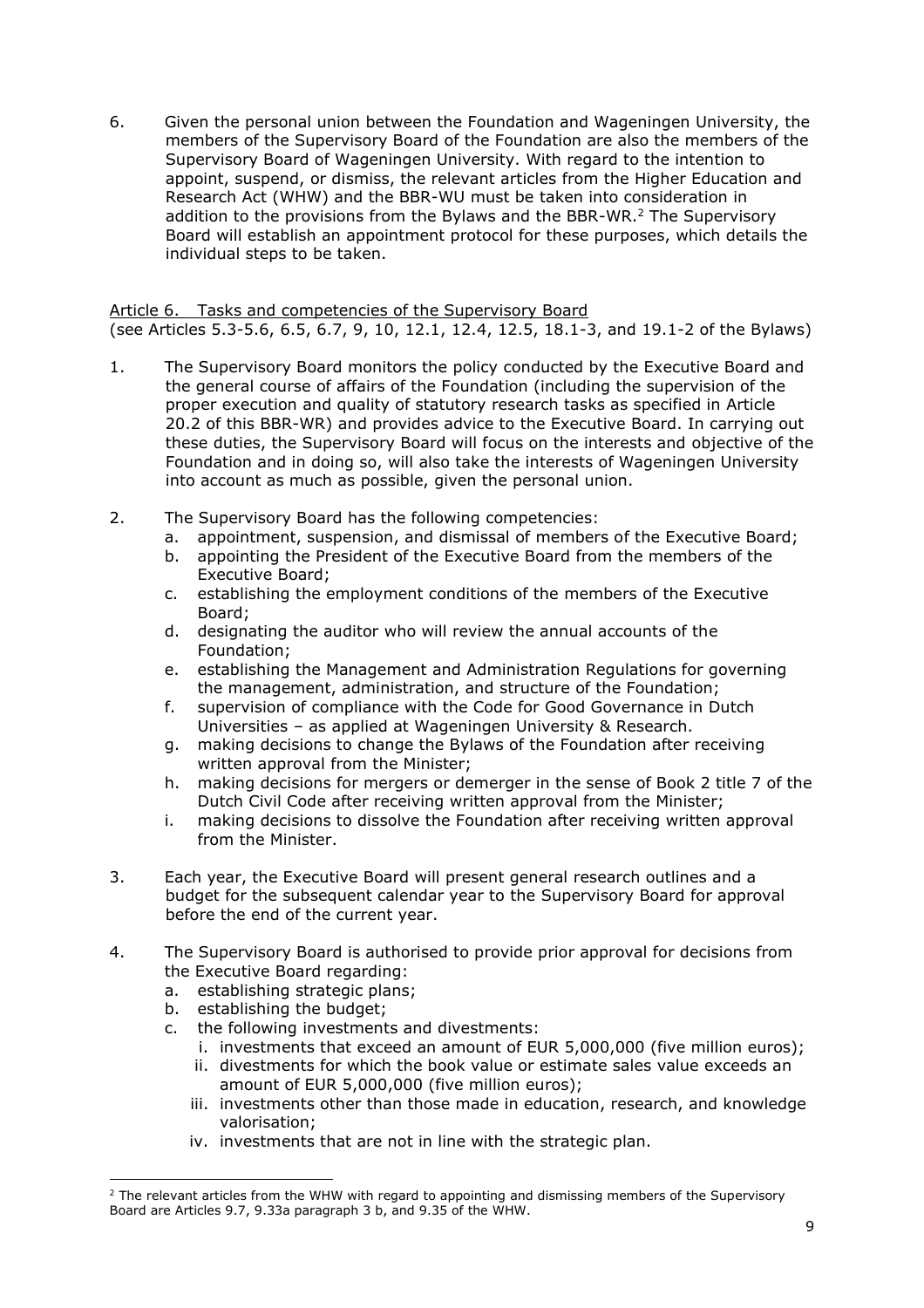- d. concluding lease agreements that exceed an amount of EUR 5,000,000 (five million euros);
- e. creating advisory councils and establishing their regulations;
- f. declaration of bankruptcy and requesting suspension of payment.
- 5. The Supervisory Board is authorised to provide *written* approval for decisions from the Executive Board regarding:
	- a. the acquisition, disposal, or encumbrance of registered property if the resulting obligation exceeds the amount of EUR 5,000,000 (five million euros);
	- b. entering into agreements in which the Foundation binds itself as a guarantor or as a co-debtor, guarantees the performance of the obligations of another party, or provides security for the debts of a third party, if the resulting obligation exceeds the amount of EUR 5,000,000 (five million euros);
	- c. regarding monetary loans to Wageningen University, which are permitted on the basis of the Bylaws.
- 6. By regulation, the Supervisory Board can specify additional decisions for which the Executive Board requires its prior approval.
- 7. The established annual report, consisting of the management report, the annual financial accounts, and other information requires the approval of the Supervisory Board. The annual report must be sent to the Supervisory Board for these purposes within a month of being established. The annual accounts will be accompanied by a declaration from the auditor who has been charged with the task of reviewing the annual financial accounts by the Supervisory Board. The Supervisory Board is responsible for making the annual report publicly available.
- 8. The Supervisory Board is authorised to inspect and grant the right of inspection for all books, documents, and correspondence of the Foundation. Any member of the Board has access to all spaces and properties in use by the Foundation at all times. The Supervisory Board may make use of the assistance of one or more experts in performing its task at the expense of the Foundation.
- 9. Even if the Supervisory Board consists of less than the full number of members, it continues to retain its authority.
- 10. Supervisory Board meetings are not public.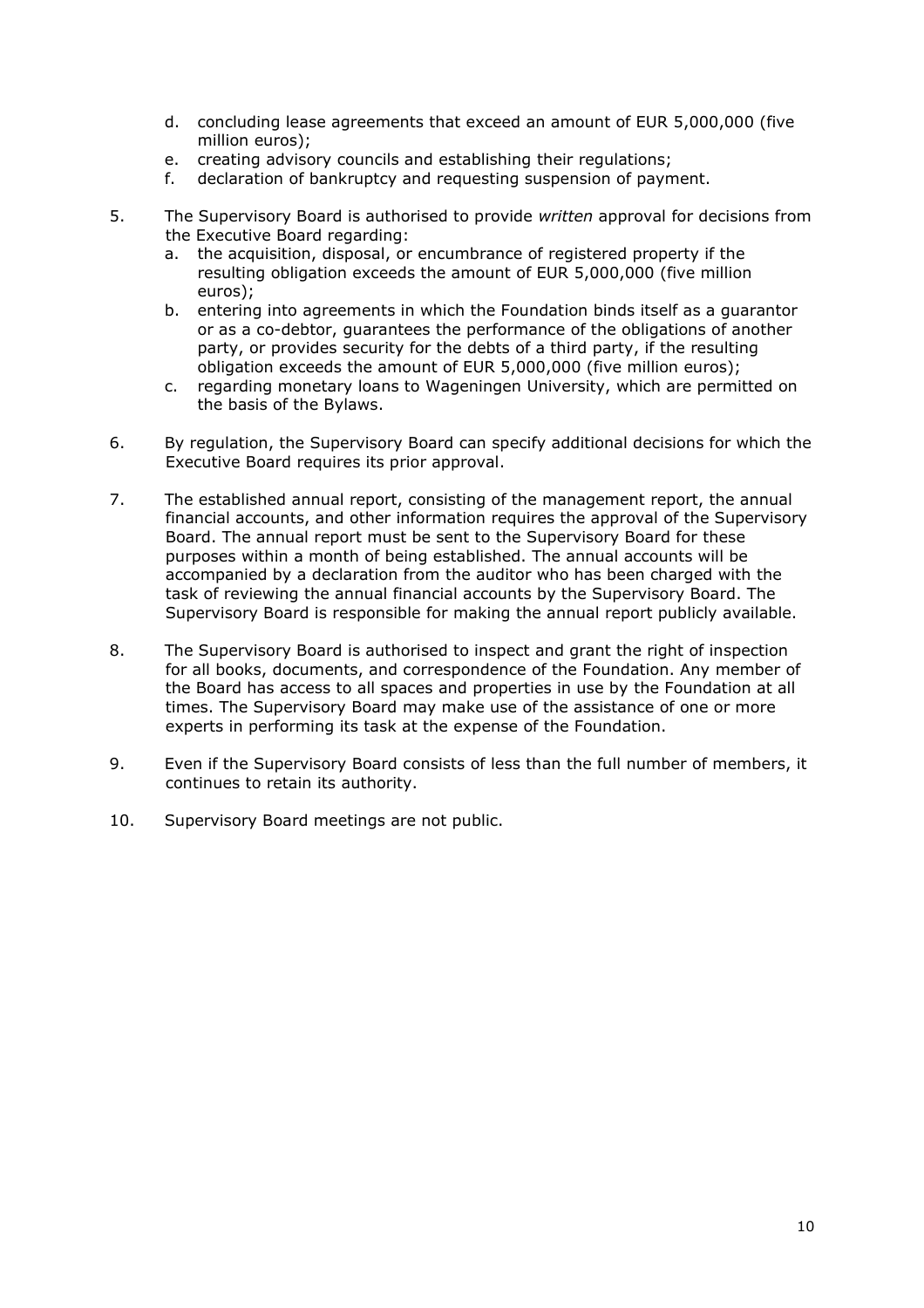# **Chapter 3 MANAGEMENT AND STRUCTURE OF THE RESEARCH INSTITUTES**

# Article 7. Research institutes of the Foundation

Stichting Wageningen Research has the following research institutes:

- Wageningen Food & Biobased Research;
- Wageningen Livestock Research, Wageningen Bioveterinary Research, Wageningen Marine Research;
- Wageningen Environmental Research;
- Wageningen Plant Research;
- Wageningen Economic Research, Wageningen Centre for Development Innovation;
- Wageningen Food Safety Research.

#### Article 8. Staff of the research institutes

The staff of a research institute are persons who, by virtue of their contract of employment, assignment contract, or otherwise, have been positioned within the relevant research institute.

# Article 9. Management Board

- 1. Each research institute is part of a sciences group. A sciences group consists of at least one WR research institute and a WU department. A sciences group is directed by a two-person board. WFSR is an exception to this. This WR institute is led by a director and is not linked to a WU department.
- 2. The two heads of the Management Board are the Managing Director and the Director Operations. The Managing Director is the Chair of the Management Board. In this Management Board, the Director Operations must provide the Managing Director with an account for all relevant matters.
- 3. The Wageningen Food Safety Research Management Board is headed by one person.
- 4. The members of the Management Board are appointed, suspended, and dismissed by the Executive Board.

# Article 10. Tasks and competencies of the Management Board

- 1. The Management Board is entirely responsible, within the framework established by the Executive Board, for the administration and management of the research institute. Once every four years, the Management Board draws up an annual budget and a business plan for the institute on the basis of the Foundation's Strategic Plan.
- 2. The Management Board will allocate the duties amongst the business units of the research institute and will ensure that they are paired with the resources intended for those purposes.
- 3. The Executive Board grants the Director/Managing Director the power of attorney to take legal actions for the institute on behalf of the Executive Board in the areas of: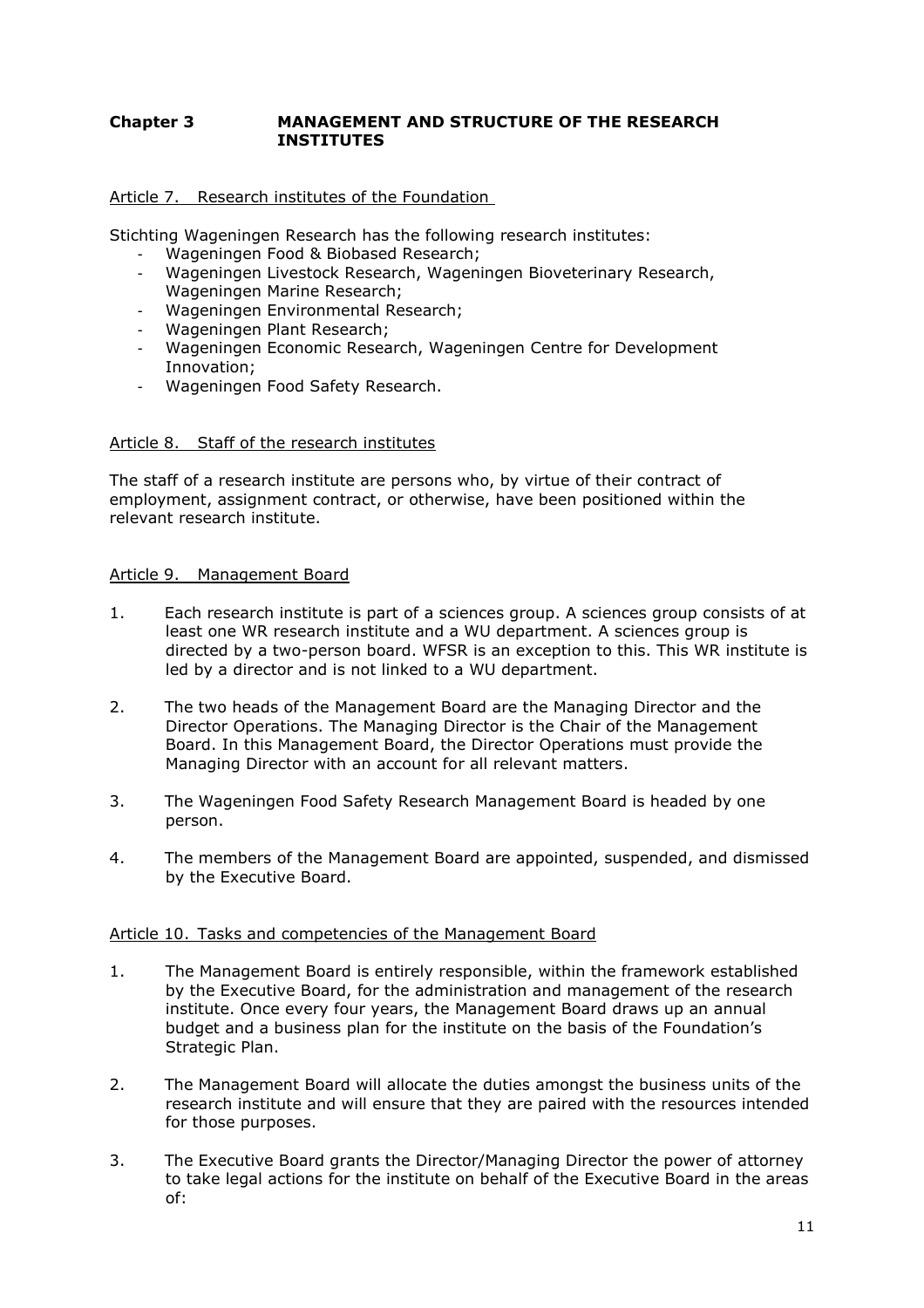- personnel matters;
- financial legal actions;
- facility maintenance.

All of these must be conducted in accordance with the limitations stemming from the underlying decision to grant this power of attorney.

- 4. The Director/Managing Director will always comply with instructions from the Executive Board regarding the financial, social, economic, and staff policies to be followed.
- 5. The Managing Director grants the Director Operations secondary power of attorney to take legal actions in the areas specified in the previous paragraph in accordance with the limitations stemming from the secondary decision to grant this power of attorney. The decision to grant secondary power of attorney requires prior written permission from the Executive Board. The Director Operations will always comply with the instructions of the Executive Board to the Managing Director as specified in the previous paragraph.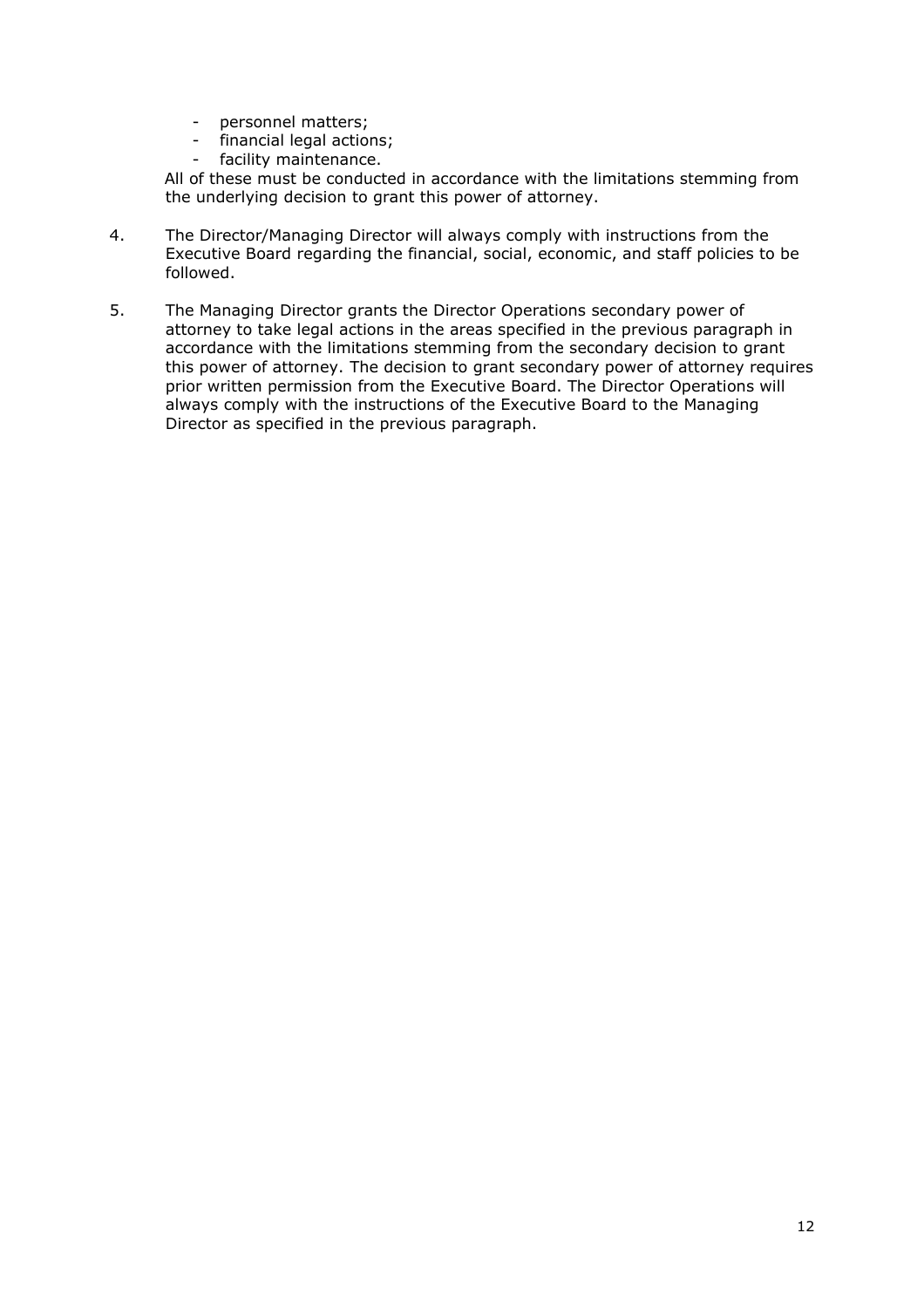# **Chapter 4 WAGENINGEN RESEARCH HOLDING B.V.**

Article 11. Objective of Wageningen Research Holding B.V. (see Article 3 of the Bylaws of Wageningen Research Holding B.V.)

- 1. For the purposes of performing the objective described in Article 2 of the BBR-WR, the Foundation has founded the private limited company Wageningen Research Holding B.V. of which it is the sole shareholder.
- 2. The company aims to:
	- a. found, participate in, manage, supervise, and provide counsel and services to enterprises and companies that:
		- i. conduct or outsource strategic and applied research in the field of life sciences, more specifically focused on, but not limited to, the fields of health; lifestyle and living conditions; food and food production including sustainable agriculture, horticulture, fishing and fish farming; the international food chain; the health aspects of food; and the promotion of a biobased economy and living environment, which includes promoting sustainable nature, landscape, and land development, the sustainable management of water and the ocean, and retaining biodiversity;
		- ii. make such research accessible and transfer it, e.g. by means of providing information and recommendations as well as guiding and supporting third parties in the application of the research results;
		- iii. collaborate with research institutes in the abovementioned fields for the abovementioned purposes;
		- iv. contribute to the coordination of the abovementioned research, both nationally and internationally;
		- v. deliver products and/or services associated with the abovementioned research;
		- vi. contribute to the commercial usage of knowledge by utilising the facilities and knowledge of Wageningen University, Stichting Wageningen Research, and/or third parties;
		- vii. focus on conducting and/or supporting research and education at the request of third parties while using the facilities and knowledge of Wageningen University and Stichting Wageningen Research;
	- b. provide funding to enterprises and companies;
	- c. borrow, lend, and raise funds, including by issuing bonds, debentures, and other financial instruments as well as by entering into the associated agreements;
	- d. provide counsel and services to enterprises and companies with which the company is associated;
	- e. provide guarantees, make pledges, and encumber company assets for enterprises and companies with which the company is associated and on behalf of third parties;
	- f. acquire, manage, utilise, and dispose of asset values in general;
	- g. trade currency, effects, and asset values in general;
	- h. acquire, exploit, encumber, and dispose of rights to industrial and intellectual property;
	- i. perform all types of industrial, financial, and commercial activities;
	- j. and perform everything associated with the abovementioned activities or which contribute toward the performance of those activities.

Article 12. Board of Wageningen Research Holding B.V.

(see Articles 12, 13, 14, 15 of the Bylaws for Wageningen Research Holding B.V.)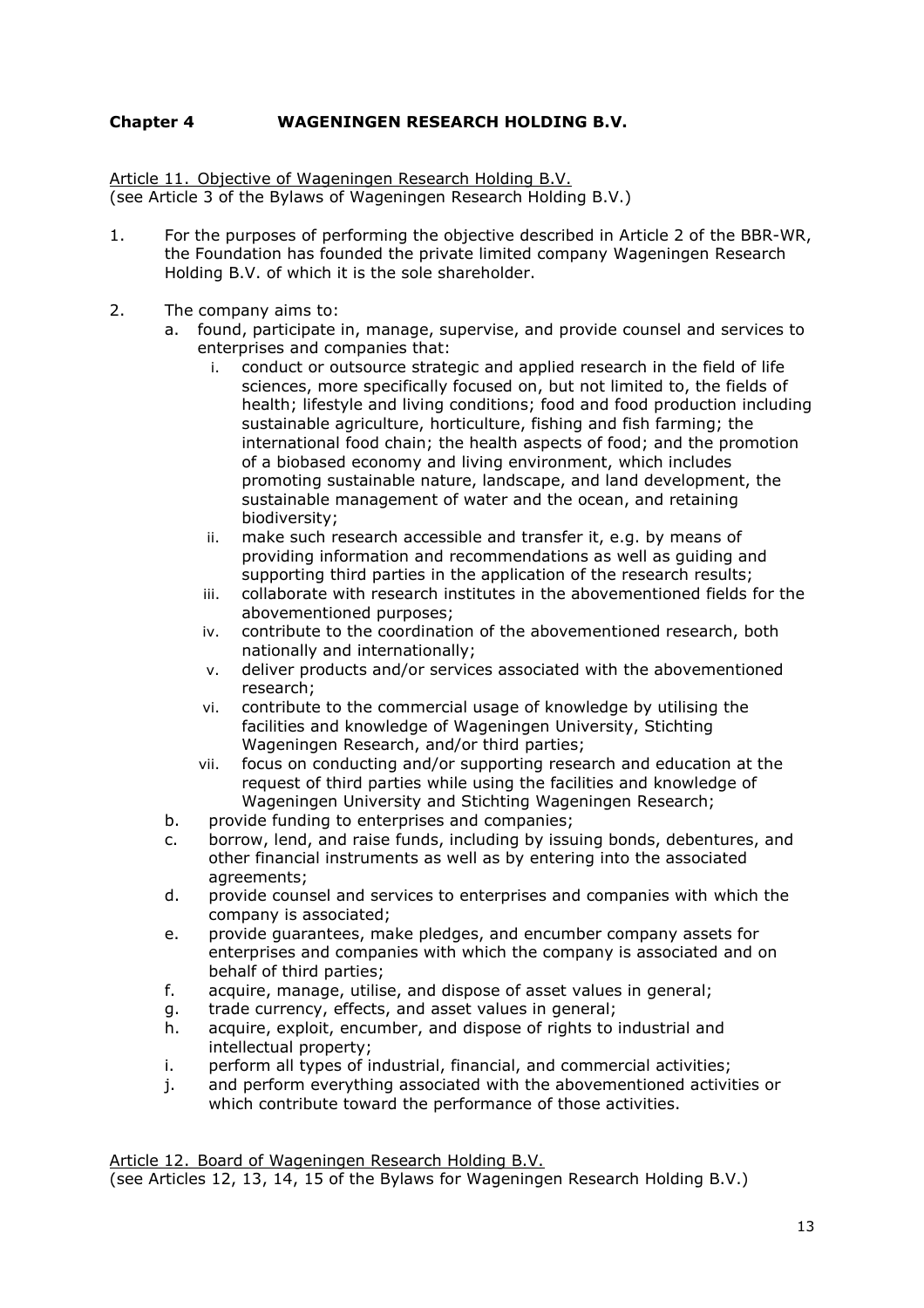- 1. Wageningen Research Holding B.V is managed by a Management Board consisting of one or more Directors appointed by the General Meeting of shareholders. Directors can only be natural persons who are members of the Executive Board of the Foundation, unless the General Meeting of shareholders allows an exception to this quality requirement and the decision for it has been made in accordance with the rules that apply for making a decision to change the Bylaws.
- 2. Article 17 of the Bylaws of Wageningen Research Holding B.V. provides the General Meeting of shareholders (the Foundation) with the authority to decide whether to require the Management Board to adhere to approval requirements. This also applies to the relevant Board decisions for subsidiaries which Wageningen Research Holding B.V. manages.
- 3. Each year, within five months of the end of the financial year (which coincides with the calendar year), the Management Board will draft annual accounts to be established by the General Meeting of shareholders.

# Article 13. Contribution to Wageningen Research Holding B.V.

- 1. The Foundation will only contribute that portion of its assets to Wageningen Research Holding B.V. that is primarily commercial in nature.
- 2. The contribution of assets specified in the first paragraph excludes all immovable property and the rights to immovable property owned by the Foundation.

# Article 14. Staff

The contribution as specified in Article 13 of these regulations will occur in observance of the fact that the staff of the Foundation has stated its desire to continue the employment contract with the Foundation, so that the abovementioned contribution does not result in the Foundation staff becoming employed by Wageningen Research Holding B.V. or does not have any other effect on the legal position of the Foundation staff.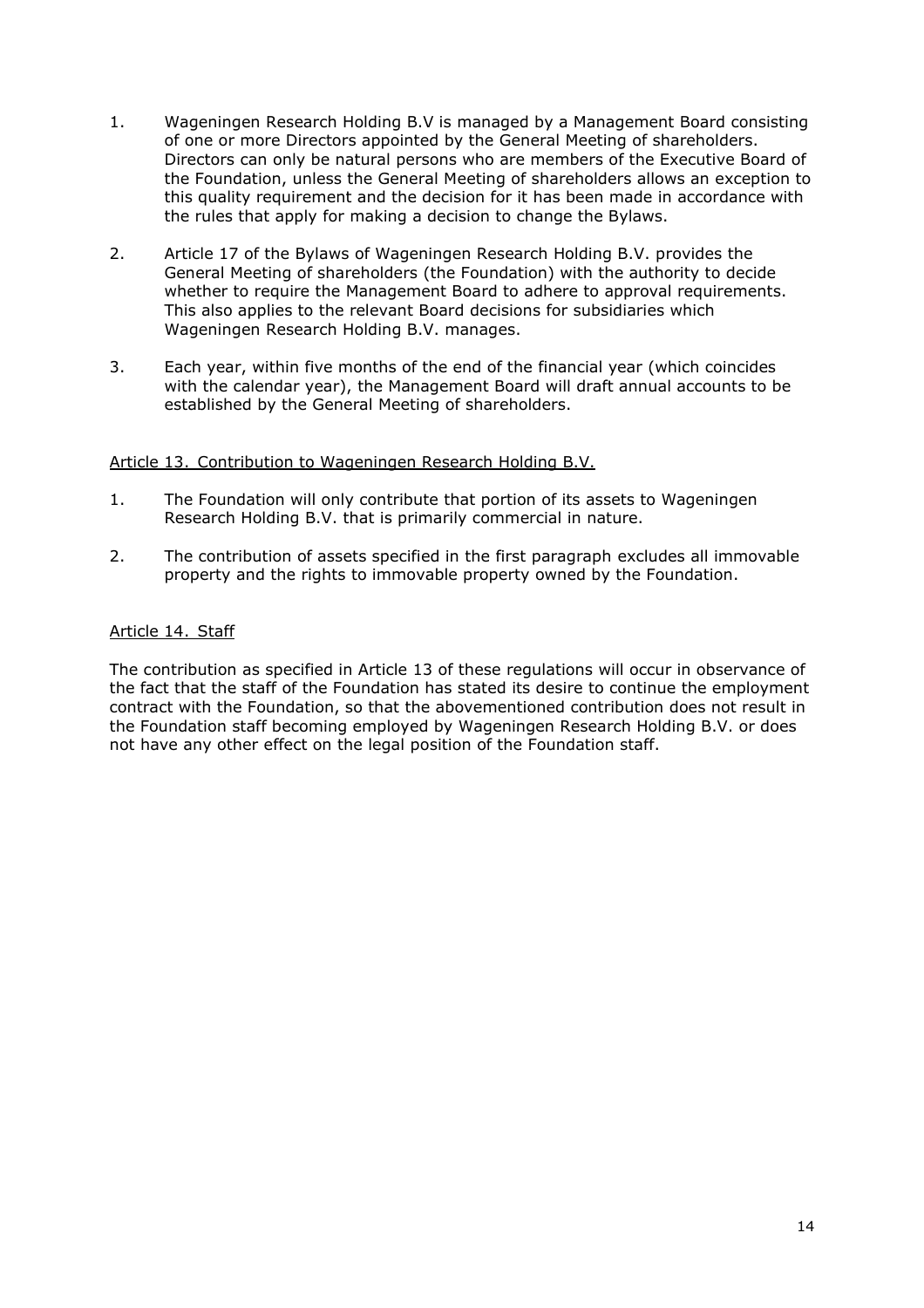# **Chapter 5 WAGENINGEN UNIVERSITY & RESEARCH**

#### Article 15. Wageningen University & Research partnership

- 1. The Foundation, partly for the sake of the research institutes that are a part of it and the legal persons forming part of it, and Wageningen University collaborate under the name of Wageningen University & Research.
- 2. For the purposes of unifying management within Wageningen University & Research, a personal union was created between the Executive Boards and Supervisory Boards of Stichting Wageningen Research and Wageningen University.

#### Article 16. Wageningen University & Research Sciences Groups

1. In the context of this collaboration, five sciences groups were created by the Foundation and Wageningen University, in which domain-specific research, education, and commercial application of knowledge are combined. These sciences groups always consist of one or two Foundation research institutes and the corresponding department at Wageningen University within the research domain.

This concerns the following sciences groups and the associated research institutes or departments:

- Agrotechnology & Food Sciences Group, consisting of the research institute Wageningen Food & Biobased Research and the Agro Technology and Food Sciences department;
- Animal Sciences Group, consisting of the research institutes Wageningen Bioveterinary Research, Wageningen Livestock Research, Wageningen Marine Research, and the Department of Animal Sciences;
- Environmental Sciences Group, consisting of the research institute Wageningen Environmental Research and the Department of Environmental Sciences;
- Plant Sciences Group, consisting of the research institute Wageningen Plant Research and the Department of Plant Sciences;
- Social Sciences Group, consisting of the research institutes Wageningen Economic Research, the Wageningen Centre for Development Innovation, and the Department of Social Sciences.
- 2. For the purposes of unifying the management within the sciences groups, personal unions were created by the Foundation and Wageningen University between the management boards of the collaborating research institutes of Stichting Wageningen Research and the departments at Wageningen University active in the same research domain. As such, the appointment of the Management Board for the research institute(s) is inextricably bound to the appointment of Management Board of the corresponding department.
- 3. In the context of the provision in this article and in addition to the provisions in Articles 9 and 10 of these regulations, the Management Boards are responsible for defining the policies of Wageningen University & Research at the level of the sciences groups and contributing to defining policies at the corporate level.

#### Article 17. Board of Directors

1. The Executive Board has set up the Board of Directors to provide integral policy counselling for Wageningen University & Research. The Board of Directors consists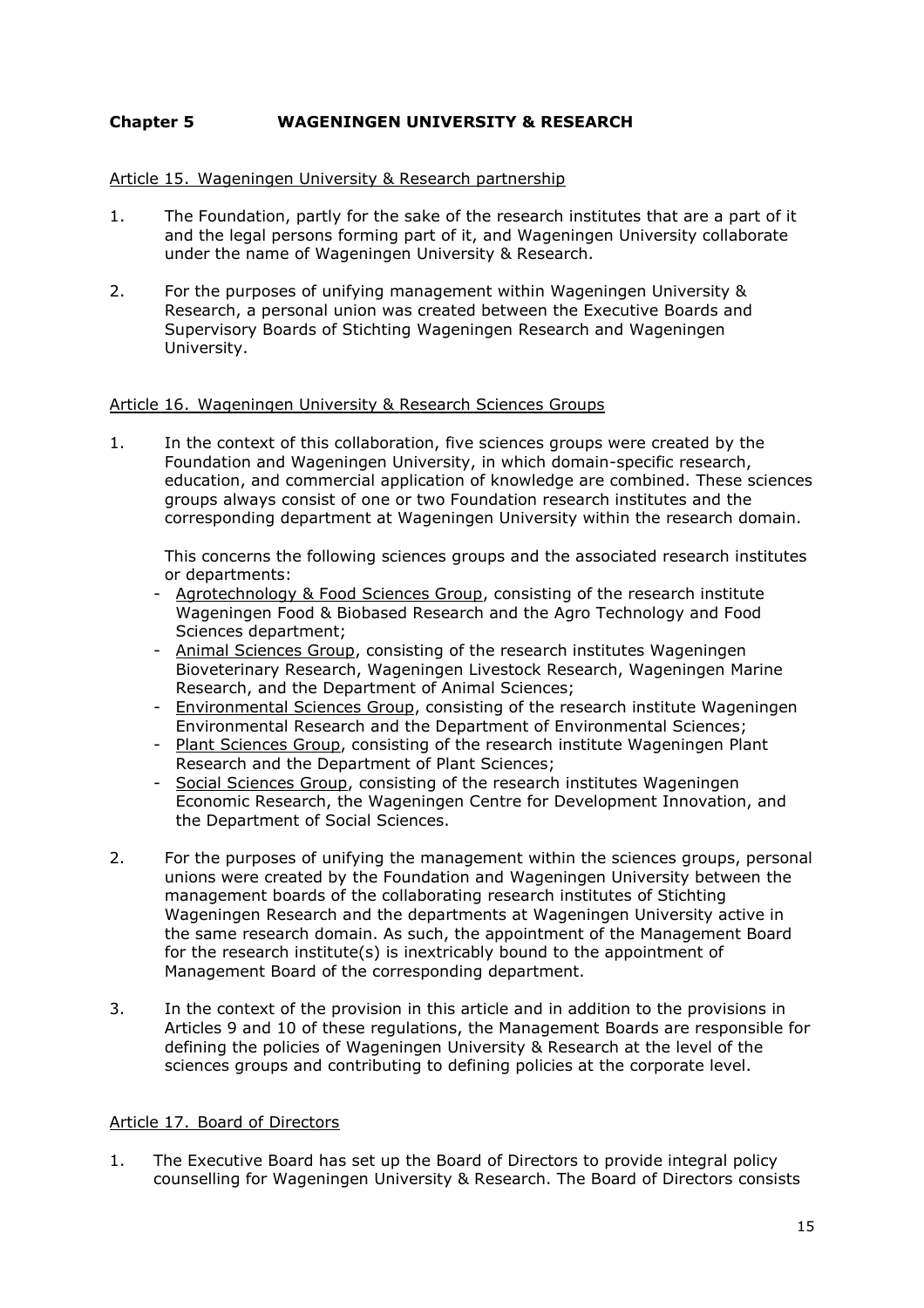of at least the Managing Directors of the sciences groups as specified in Article 16 of these regulations and the Director of Wageningen Food Safety Research.

- 2. The Board of Directors is charged with the task of advising the Executive Board about policy development and framework definition throughout Wageningen University & Research at both the strategic and operational levels. The Executive Board will afford the Board of Directors the opportunity to render advice in the aforementioned fields before passing decisions in this regard.
- 3. The members of the Board of Directors ensure that the decisions are implemented within the sciences group as specified in the previous paragraph.
- 4. The meetings of the Board of Directors will not be public unless the Board of Directors decides otherwise.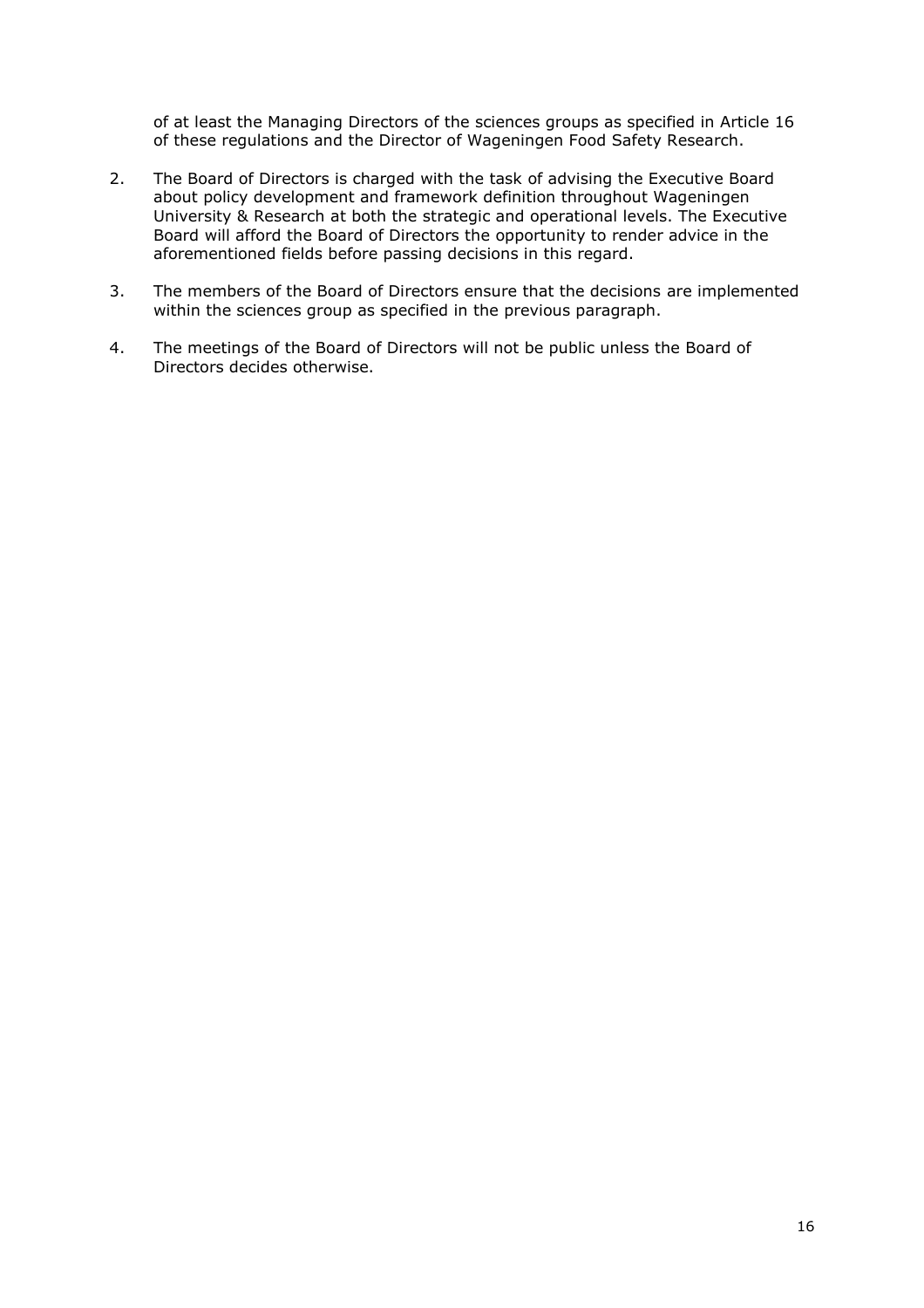# **Chapter 6 RESEARCH INSTITUTES OF THE FOUNDATION TO BE DISTINGUISHED FROM THE SCIENCES GROUPS**

### Article 18. Other research institutes of the Foundation

- 1. In addition to the research institutes that collaborate with a corresponding department at Wageningen University, the Foundation has its own separate institute: Wageningen Food Safety Research.
- 2. Wageningen Food Safety Research is primarily charged with the task of performing statutory research tasks as specified in Chapter 7 of these regulations, specifically in the field of food safety, quality of the flow of trade for agricultural and fishing products, and the admission of certain products into the market.
- 3. The Executive Board of the Foundation provides for the Management Board for the organisational unit as specified in this article, for the purpose of which the provision in Article 10 of these regulations regarding the Management Boards of the research institutes applies mutatis mutandis in terms of tasks, authorities, and responsibilities as much as possible.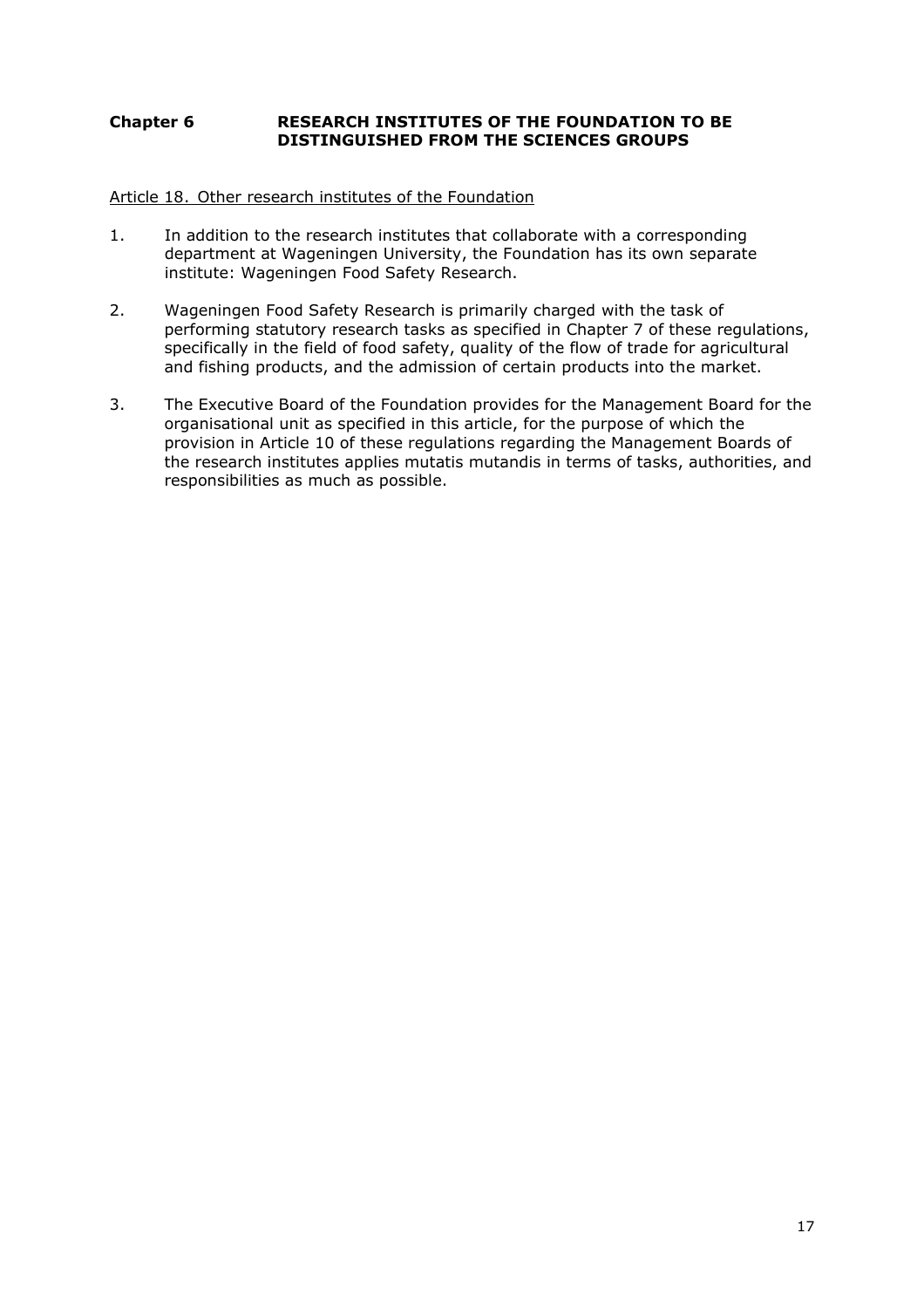# **Chapter 7 STATUTORY RESEARCH TASKS**

#### Article 19. Statutory Research Tasks

- 1. The Foundation is charged with conducting statutory research tasks ("WOT") under assignment from the Minister of Agriculture, Nature, and Food Quality ("**Minister of LNV**"). This involves tasks based on Dutch and/or European legislation and regulations and conventions, that must be conducted under the auspices of the government. By carrying out the WOT, the government is provided with the knowledge, expertise, facilities, analyses, and assessments of them, which are indispensable to the government for implementing national and international legislation and regulations as well as for carrying out government duties of national or general importance. This involves policy areas for which the Minister of LNV bears primary responsibility with regard to public health, food safety, animal health, animal welfare, the quality of the flow of trade for agricultural and fishing products, the admission of certain products into the market, and the quality of nature and the environment in the Netherlands and beyond.
- 2. The Minister of LNV sets high requirements regarding independence, reliability, and transparency in the execution of these tasks in addition to the common scientific standards. In this context, the Minister of LNV and the Foundation have drafted a "WOT statute" for the performance of statutory research tasks, which describes the requirements that must be satisfied when conducting the research as well as the measures that the Foundation must take. On these grounds, the execution of the WOT must:
	- be independent in nature and free of any risk of conflict of interest;
	- satisfy common scientific standards;
	- be safeguarded by using a quality assurance system and be accredited or certified in this regard by independent institutions;
	- satisfy the requirements for non-disclosure and confidentiality of (business)sensitive information, in so far as it does not conflict with legislation and regulations and must prevent unfair competition with other market parties;
	- respect arrangements made with the commissioning party regarding the provision of information and communication.

#### Article 20. Organisation of Statutory Research Tasks

- 1. The following WOT units are distinct within the Foundation:
	- Wageningen Food Safety Research (Food Safety);
	- Centre for Genetic Resources, the Netherlands (GCN)
	- Centre for Economic Information (CEI)
	- Centre for Fisheries Research (CVO);
	- WOT for Nature and Environment;
	- WOT for Transmissible Animal Diseases.
- 2. The Executive Board of the Foundation is ultimately responsible to the Minister of LNV for the proper performance and quality of the set of tasks by the heads of the WOT units, but has no say or involvement in the content-related aspects. The Executive Board continues to be responsible for compliance with the WOT statute and for maintaining an adequate knowledge infrastructure for the sake of executing the WOT in accordance with this statute. In the context of its supervisory task with regard to the policies of the Executive Board of the Foundation, the Supervisory Board pays specific attention to the way in which the Executive Board of the Foundation fulfils these responsibilities.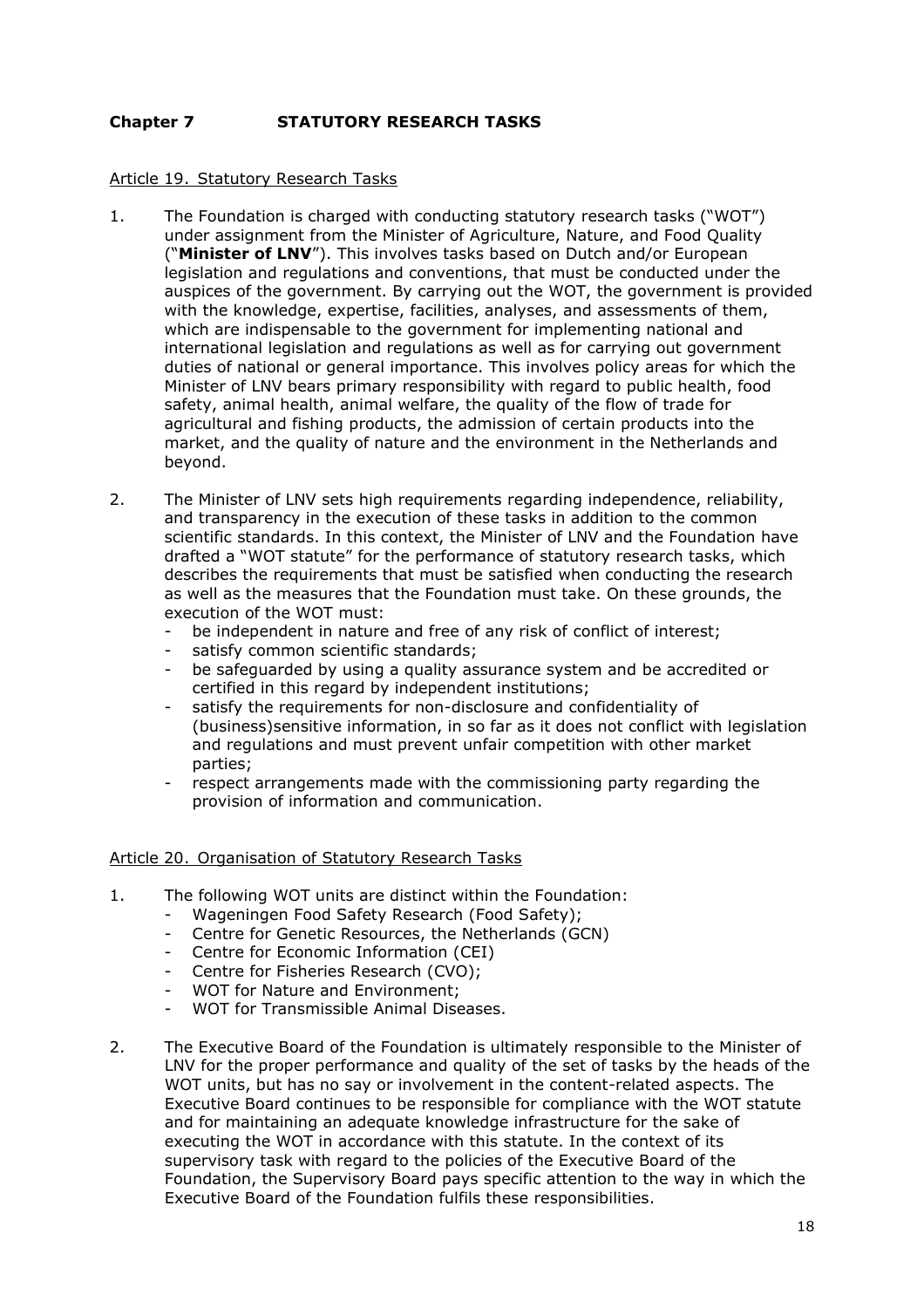- 3. The Executive Board of the Foundation appoints a WOT head for every WOT unit and delegates the preparation and execution of the relevant WOT programme to them as well as the responsibility to report on the programme results to the Minister of LNV.
- 4. The Executive Board of the Foundation delegates the coordination of the WOT programmes and the monitoring of their proper performance and quality as well as compliance with the WOT statute to the WOT domain leader. They can provide instructions for this to WOT heads, but must refrain from content-related instructions that may directly or indirectly exert influence over the content-based aspects of the WOT units.
- 5. The WOT head is exclusively responsible for the quality and results of the WOT units in his/her programme. They instruct and direct the programme directors and are responsible for compliance with the WOT statute by the employees of their WOT unit.

The WOT head reports directly to the Minister of LNV regarding the contentrelated results of the WOT programmes without the Executive Board of the Foundation serving as an intermediary.

Furthermore, they provide accounts of the managerial aspects and the quality of the WOT programmes in their units to the Executive Board of the Foundation with the Managing Director of the relevant sciences group serving as an intermediary.

6. In the context of drafting the annual accounts and activity report as specified in Article 4 paragraph 3 of these regulations, special attention will be given to the quality control of the WOT.

# Article 21. WOT units

- 1. The WOT units have two organisational forms:
	- the form in which the programme organisation is placed directly under the Foundation and in which the staff and other operational organisation is obtained from one of the institutes is involved (model 1);
	- the form in which the programme as well as staff and other operational organisation are placed directly under the Foundation (model 2). In both cases, the provision in Article 20 of these regulations applies mutatis mutandis.
- 2. The following WOT units have been set up in accordance with model 1:
	- CGN staff and other operational organisation are obtained from the institute Wageningen Plant Research;
	- CEI staff and other operational organisation are obtained primarily from the institute Wageningen Economic Research;
	- CVO staff and other operational organisation are obtained primarily from Wageningen Marine Research;
	- WOT Nature and Environment staff and other operational organisation are obtained primarily from the institute Wageningen Environmental Research;
	- WOT for Transmissible Animal Diseases.

The Foundation annually arranges the agreements with the abovementioned institutes, with the Managing Director of the relevant sciences group serving as an intermediary, in which the compensation for making the staff and other operational organisation available is established, all for purposes of carrying out the WOT. In the abovementioned agreements, there is always a provision for compliance with the requirements as specified in Article 19 paragraph 2 of these regulations.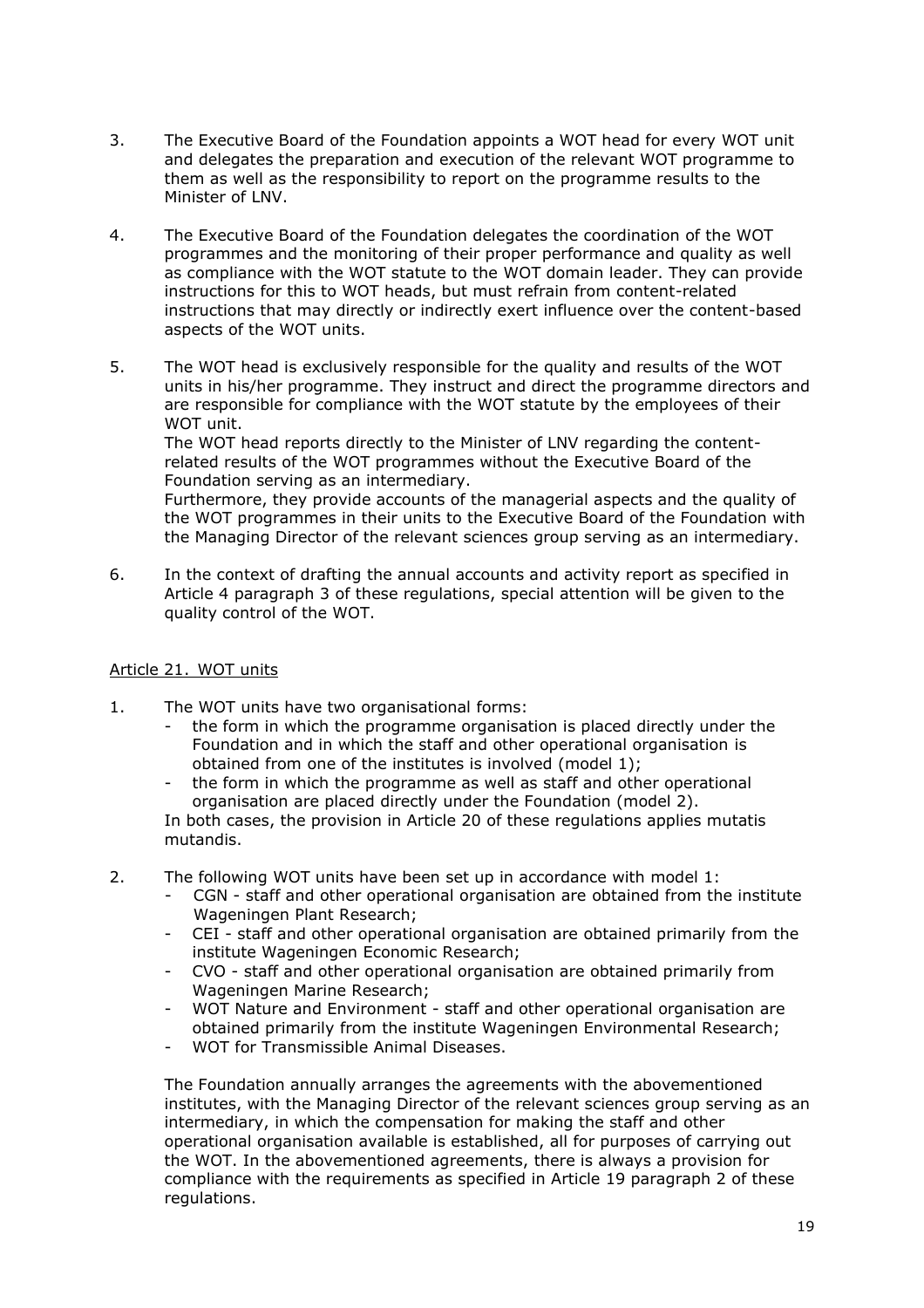# **Chapter 8 MANAGEMENT OF THE FOUNDATION**

### Article 22. Definition of management

For the purposes of applying these regulations, "management" will be understood as comprising the entirety of the activities relating to implementing established policy within the Foundation as well as to ensuring the lawful and effective attraction, availability, deployability, and retention of Foundation staff, materials and funds.

# Article 23. Granting of authorisation

The Executive Board can grant power of attorney to management officials employed by the Foundation in order to represent the Foundation within the scope of their power or to exercise one or more of its management authorities. Granting power of attorney in this regard must be done in writing and is made public.

# Article 24. Management units

- 1. The Foundation has centralised and decentralised management units.
- 2. For the application of these regulations, the institutes listed in Chapter 3 of these regulations are regarded as decentralised management units.
- 3. In addition to what has been defined elsewhere in these regulations with regard to the management of decentralised management units, specifically that which is provided in Articles 10, 18, and 20, this Chapter contains provisions regarding the management of the centralised management units of the Foundation.

#### Article 25. Centralised management units

- 1. The Foundation has the following centralised management units:
	- a. Corporate Staff, consisting of the following departments:
		- i. Corporate Communications & Marketing (CC&M)
		- ii. Corporate Finance & Control (CFC)
		- iii. Corporate Governance & Legal Services (CG&LS)
		- iv. Corporate Human Resources (CHR)
		- v. Corporate Strategy & Accounts (CSA)
		- vi. Corporate Value Creation (CVC)
		- vii. Education & Student Affairs (ESA)
	- b. Facilities and Services, which consists of the following departments:
		- i. Wageningen University & Research Library
		- ii. Information Technology (FB-IT)
		- iii. Purchasing (FB-Purchasing)
		- iv. Integrated Facility Management (FB-IFM)
		- v. Location Facilities (FB-LF)
		- vi. Operational Services (FB-OS)
		- vii. Real Estate & Housing (FB-V&H).
- 2. These centralised management units provide support to the Executive Board of the Foundation as well as to the decentralised management units specified in Article 24 paragraph 2 of these regulations, as well as to the participational structures of the Foundation.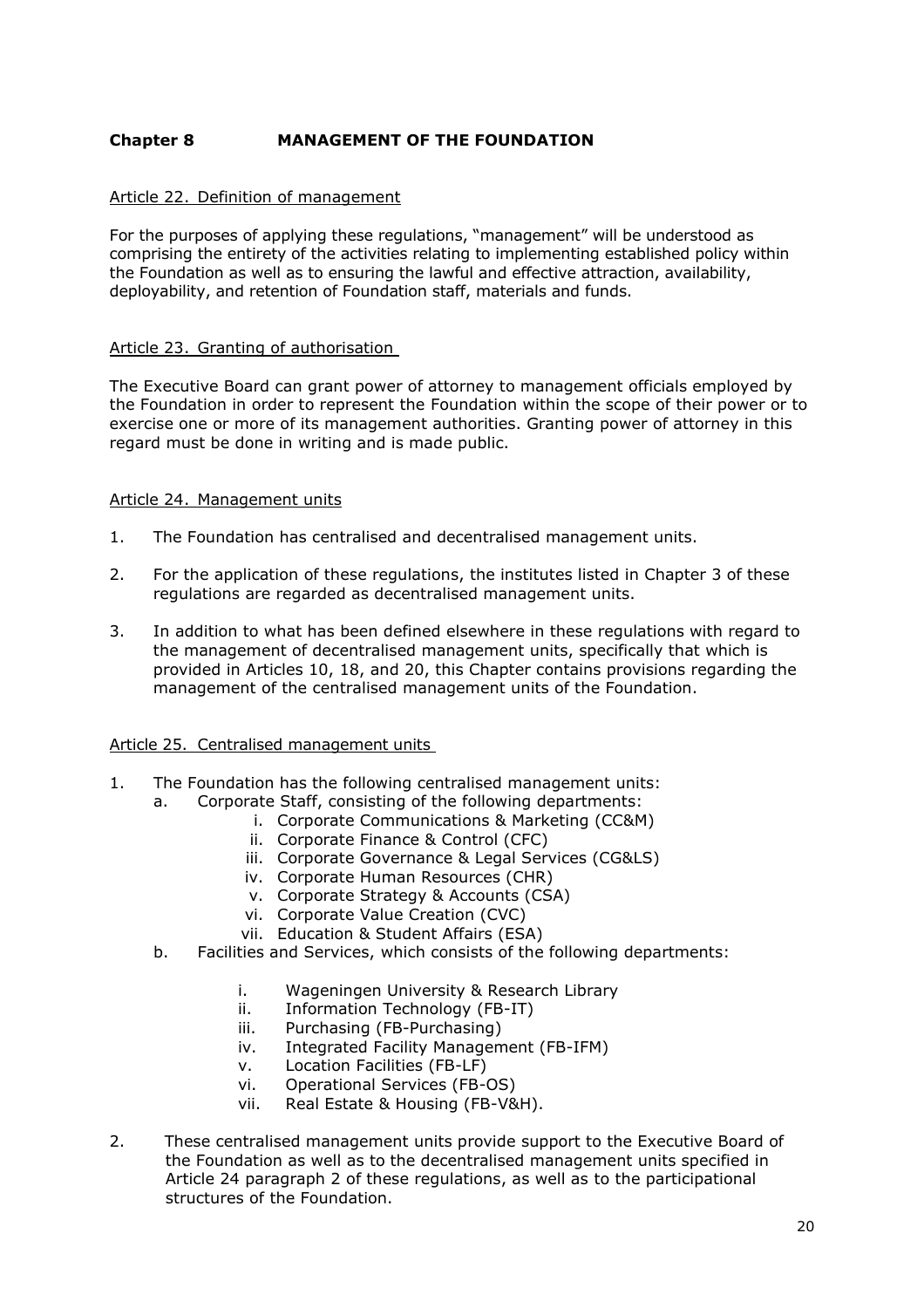3. Facilities & Services as well as the various departments within Corporate Staff are headed by a director. The directors of Facilities & Services and of the departments in the Corporate Staff are appointed, suspended and dismissed by the Executive Board.

### Article 26. Appointment of directors

The Executive Board of the Foundation appoints directors for the centralised management units. For the purposes of unifying management within Wageningen University & Research, Wageningen University and Stichting Wageningen Research have agreed that the centralised management units of the Foundation serve the same function within Wageningen University.

# Article 27. Policy implementation

The director of a centralised management unit is charged with the task of implementing management policies that have been adopted by the Executive Board of the Foundation. For this purpose, the Executive Board will record written instructions regarding the tasks of the director and the way in which they must be carried out.

# Article 28. Management plan

- 1. The director of a centralised management unit performs their policy task as specified in the previous article on behalf of the Executive Board of the Foundation. The director must provide an account of the performance of this policy task to the Executive Board of the Foundation and acts as an advisor to the Board with regard to this policy task. The director is also responsible to the Executive Board of the Foundation for the proper organisation and coordination of the management tasks in their management unit as well as the related facilities. The director will act in accordance with the provision under or pursuant to this regulation.
- 2. The director of a centralised management unit will prepare a management and/or work plan for this management unit, including a budget, establishing the organisation and coordination of the management within the management unit. This plan will be submitted to the Executive Board of the Foundation for its approval.

#### Article 29. Management of resources

Without prejudice to the other provisions in these regulations, the director of a centralised management unit is charged with the task of managing the funds which have been made available to their management unit. In their spending decisions, they act in accordance with the rules, guidelines, and instructions provided by the Executive Board of the Foundation.

#### Article 30. Substitution scheme

The director of the centralised management unit ensures that their task is fulfilled in their absence. If a substitution scheme will be used, it must be approved by the Executive Board of the Foundation.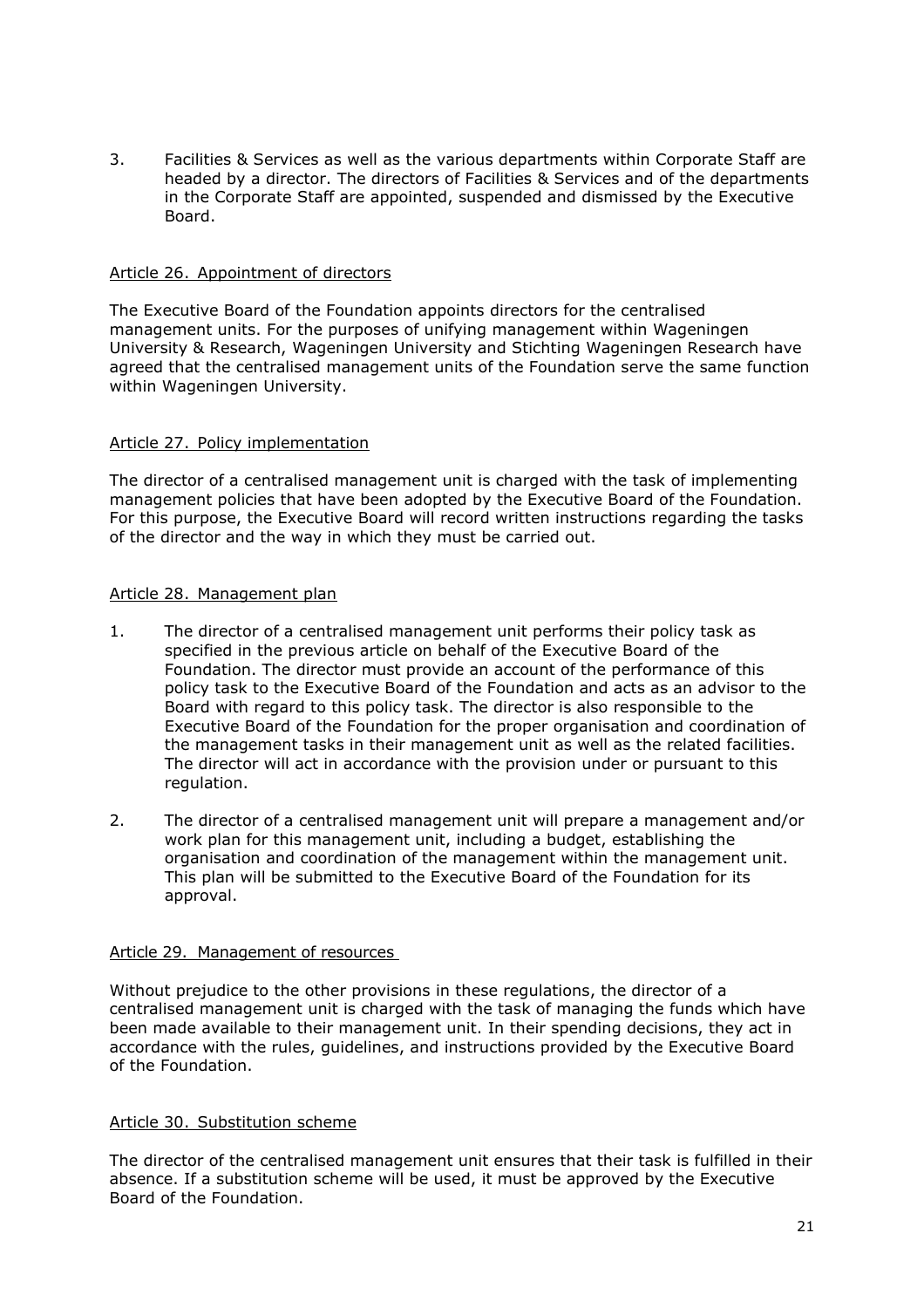#### Article 31. Deviating circumstances

- 1. The director of a centralised management unit immediately informs the Executive Board of the Foundation of circumstances or events by which the normal course of affairs within the management unit is severely hindered or threatens to be severely hindered.
- 2. Under emergency circumstances, the director after consulting the Executive Board of the Foundation, if possible – will take suitable measures to ensure that the work in his/her management unit proceeds as efficiently as possible. The director will notify the Executive Board of the Foundation of such circumstances as soon as possible.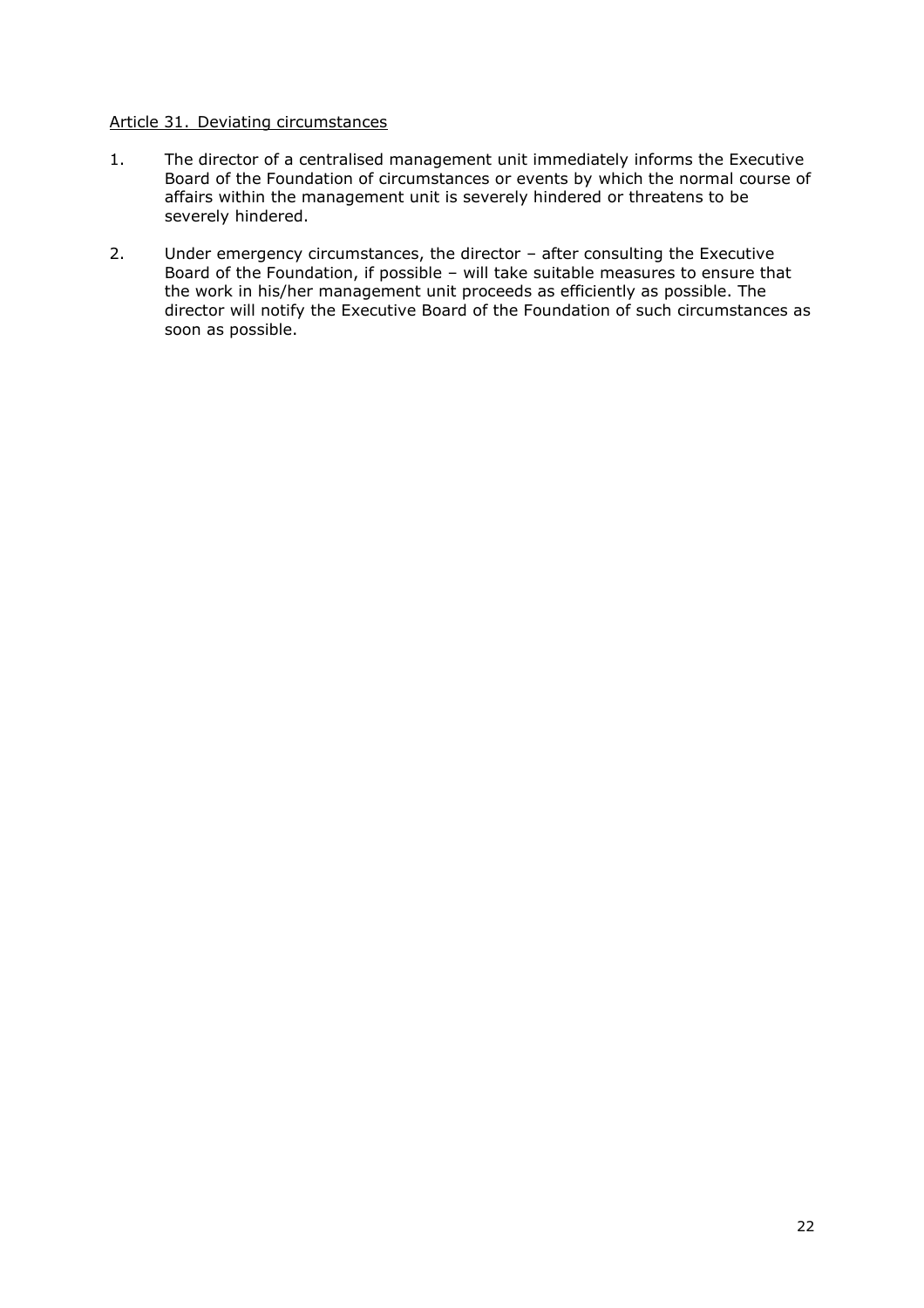# **Chapter 9 PARTICIPATIONAL STRUCTURE**

### Article 32. Enterprises

- 1. Pursuant to Article 1(c), in conjunction with Article 3(3) of the Works Councils Act, the following are considered enterprises for the purposes of that Act:
	- a. Wageningen Food Safety Research;
	- b. All of the sciences groups listed in Article 16 of these regulations;
	- c. Corporate Staff; and
	- d. Facilities and Services.
- 2. The enterprise specified in paragraph 1 under a will be maintained by the Foundation. The enterprises specified in paragraph 1 under b, c, and d will be maintained jointly by the Foundation and Wageningen University.

#### Article 33. Works councils

- 1. For the purposes of consultation with and representation of the persons working at the enterprise specified in Article 32 paragraph 1 under a of these regulations, the Foundation has created its own individual Works Council.
- 2. For the purposes of consultation with and representation of the persons working at the enterprises specified in Article 32 paragraph 1 under b, c, and d of these regulations, the Foundation and Wageningen University have created a Joint Works Council for each individual enterprise in accordance with the provision in Article 3 of the WOR.
- 3. Each (Joint) Works Council will prepare regulations governing the matters with which the (Joint) Works Councils are charged or delegated pursuant to the Works Councils Act.

#### Article 34. Central Works Council

- 1. The Foundation and Wageningen University have created a Central Works Council for the enterprises that they jointly maintain as stated in Article 32 paragraph 1 under b, c, and d, as well as for the enterprise maintained solely by the Foundation as specified in Article 32 paragraph 1 under a.
- 2. The Central Works Council comprises members chosen by the relevant (Joint) Works Councils from amongst the members of those councils. The number of members that can be chosen from each (Joint) Works Council will be established in the regulations of the Central Works Council. The regulations will also contain provisions stipulating that the various employee groups of the relevant enterprises will be represented within the Central Works Council to the extent possible. The relevant (Joint) Works Councils will be heard on the matter of establishing the relevant provisions.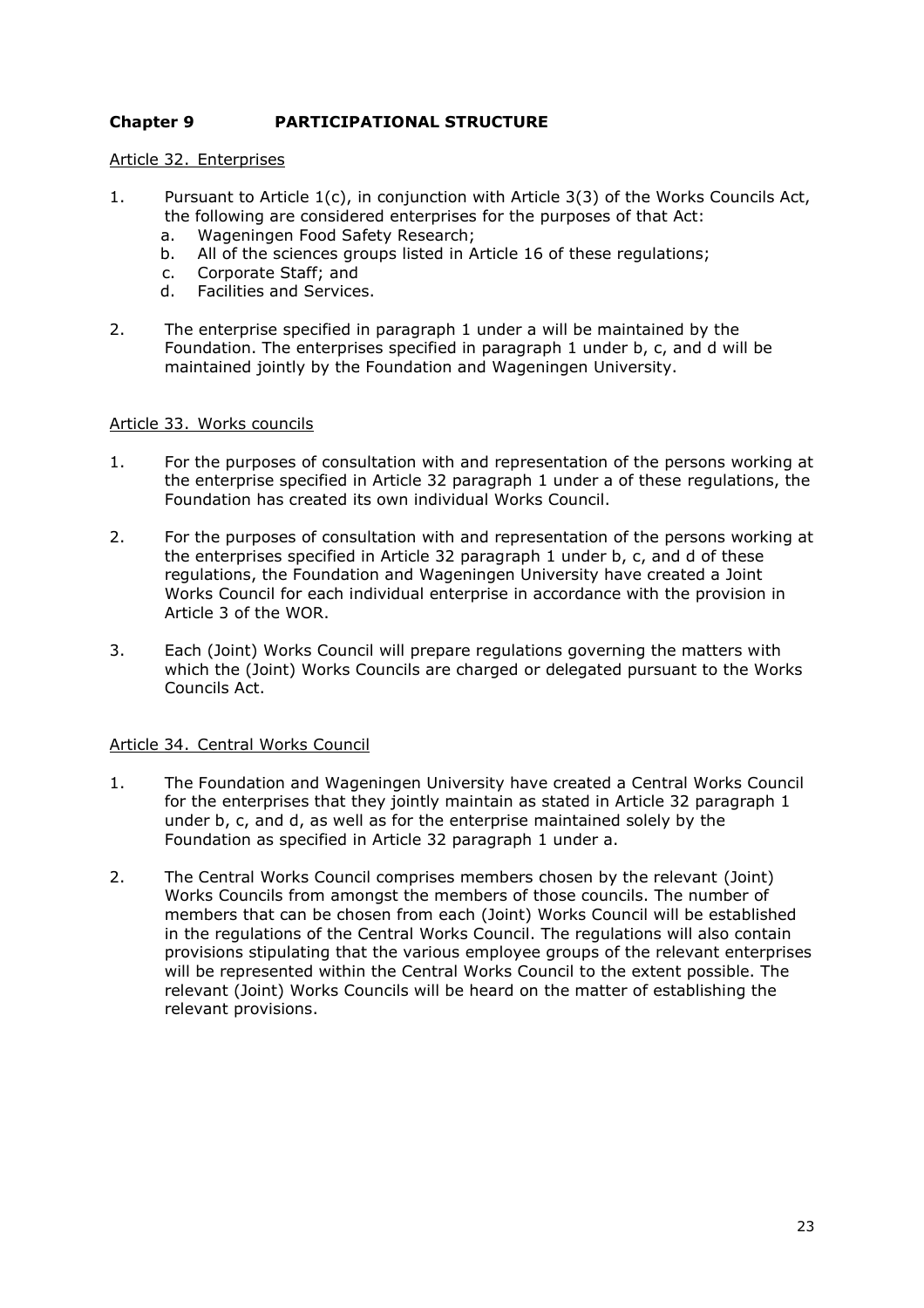# **Chapter 10 MANAGEMENT INVESTIGATION**

#### Article 35. Research

The Executive Board of the Foundation can conduct occasional or periodic investigations (or have such investigations be conducted) with regard to the legitimacy, efficiency, and effectiveness of the work performed within an organisational component of the Foundation as specified in these regulations.

The Executive Board will formulate the instructions for such an investigation and will determine who will perform the investigation. The instructions will also contain orders for providing reports. The Executive Board of the Foundation will consult with the relevant Director(s) about the provisions of this Article.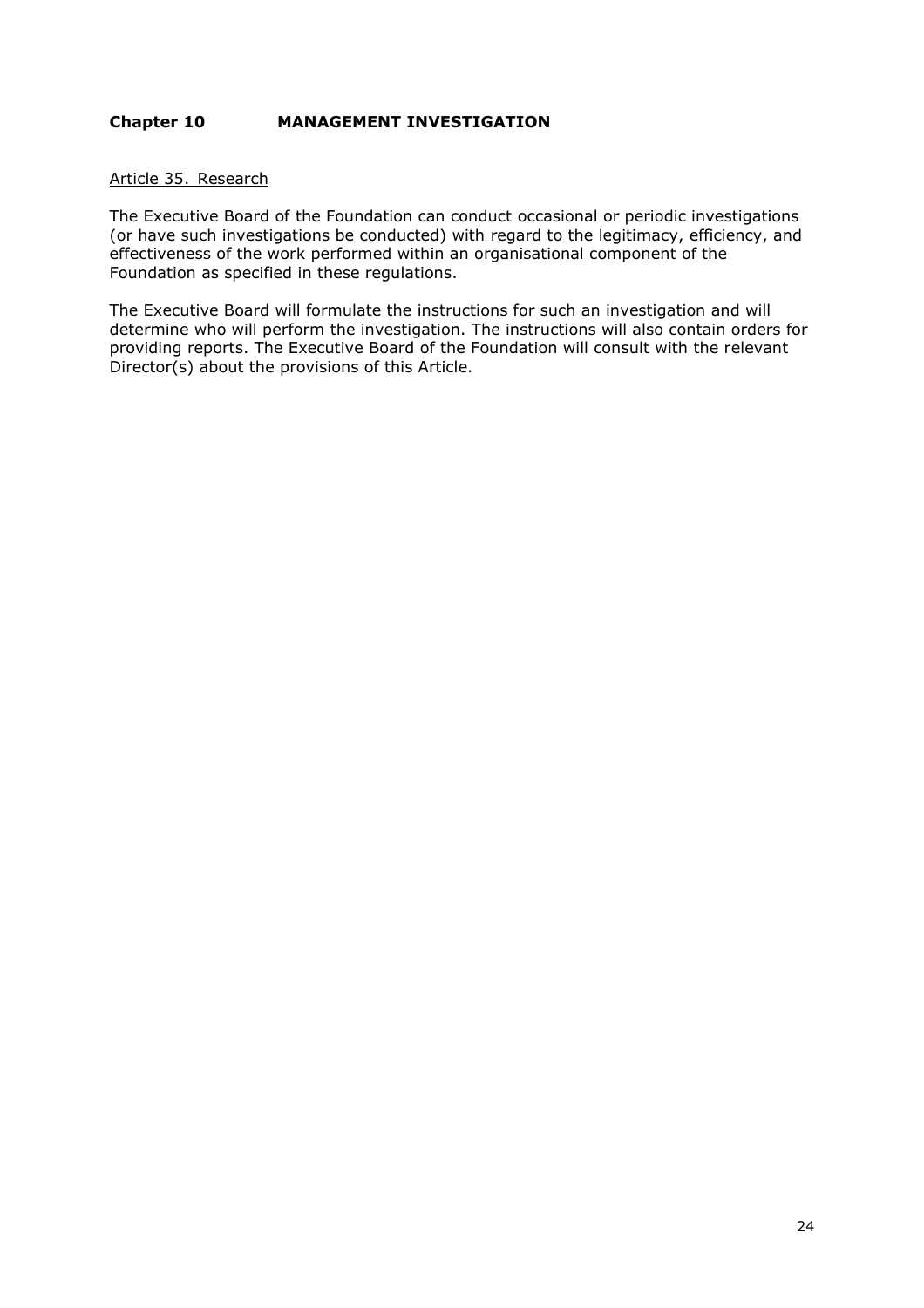# **Chapter 11 INTERNAL SUPERVISION; SCIENTIFIC INTEGRITY**

Article 36. Internal audit process; internal auditor

(Article 9.4 Code for Good Governance in Dutch Universities – as applied at Wageningen University & Research)

- 1. The Executive Board is responsible for the internal audit process. The internal audit position assesses the setup and operation of the internal risk management and control systems.
- 2. An internal auditor, under the responsibility of the director of Corporate Finance & Control, will perform the internal audit of the internal risk management and control systems. The internal auditor has direct access to the Executive Board.
- 3. The Supervisory Board supervises the internal audit process and has regular contact with the internal auditor. The internal auditor has direct access to the audit committee of the Supervisory Board and the external accountant.
- 4. In consultation with the audit committee of the Supervisory Board and the external accountant, the internal auditor will draw up a work plan for the internal audit process. The work plan will also describe how the internal auditor will report to the Executive Board and the audit committee and inform the external accountant. The Executive Board will adopt the work plan, and will provide sufficient resources for the implementation of the work plan.
- 5. The internal auditor has access to all information that is required for the performance of the internal audit process.

### Article 37. Compliance officer

- 1. There is a compliance officer who, under the responsibility of the director of Corporate Governance and Legal Services, will monitor the observance of the Code for Good Governance in Dutch Universities (as applied at Wageningen University & Research) and the legislation and regulations.
- 2. The compliance officer will have direct access to the Executive Board, and can report directly to the audit committee of the Supervisory Board, as required.
- 3. The compliance officer has access to all information that is required for the performance of the task mentioned in paragraph 1.

Article 38. Data Protection Officer (FG) (Article 37 GDPR)

- 1. There is a Wageningen University & Research Data Protection Officer who monitors the application of and compliance with the General Data Protection Regulation (GDPR) within the university.
- 2. The Executive Board will adopt a charter for the Data Protection Officer that includes all the preconditions for the performance of the Data Protection Officer position.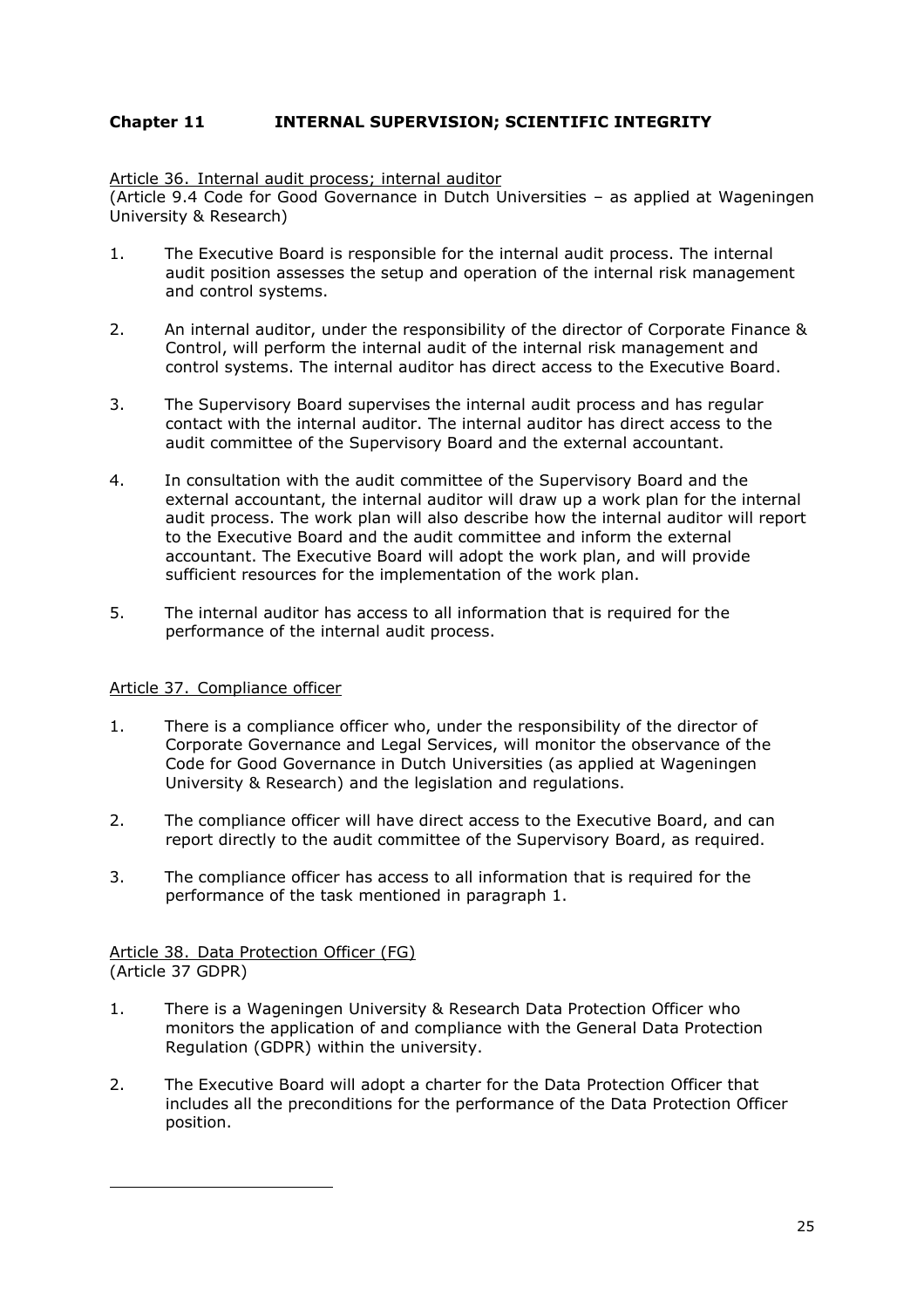# Article 39. Complaint regarding a violation of scientific integrity

- 1. Everyone has the right to submit a complaint concerning an alleged violation of scientific integrity to the Executive Board.
- 2. The Executive Board will ensure that the complaint is processed by the Scientific Integrity Committee (CWI).
- 3. The complaint will be handled in accordance with the provisions in the Wageningen University & Research Scientific Integrity Complaints Procedure.